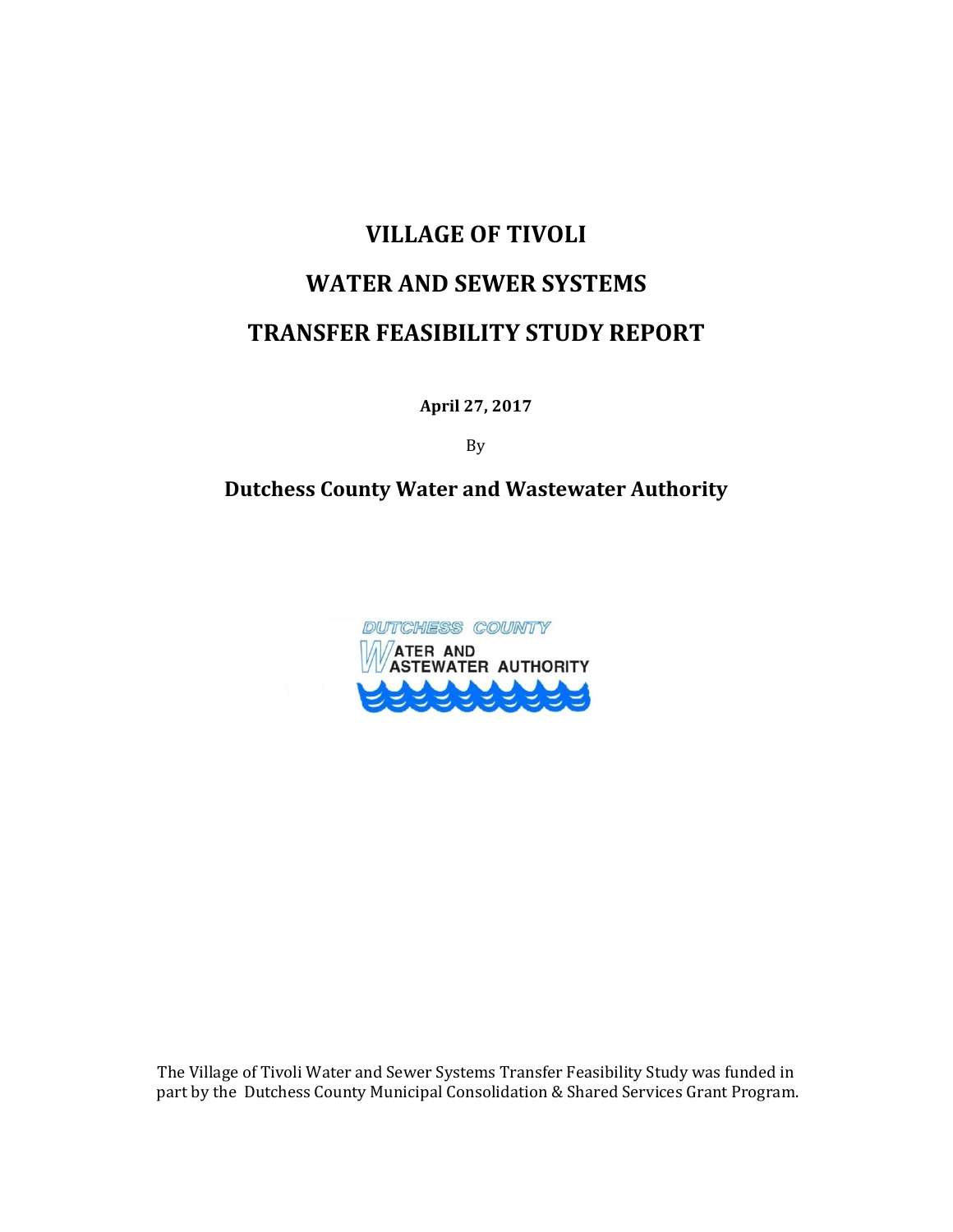### **VILLAGE OF TIVOLI WATER AND SEWER SYSTEMS** TRANSFER FEASIBILITY STUDY REPORT

# **Table of Contents**

| Establishment of County Water District Zone of Assessment and Sewer District 11 |
|---------------------------------------------------------------------------------|
|                                                                                 |
|                                                                                 |
|                                                                                 |
|                                                                                 |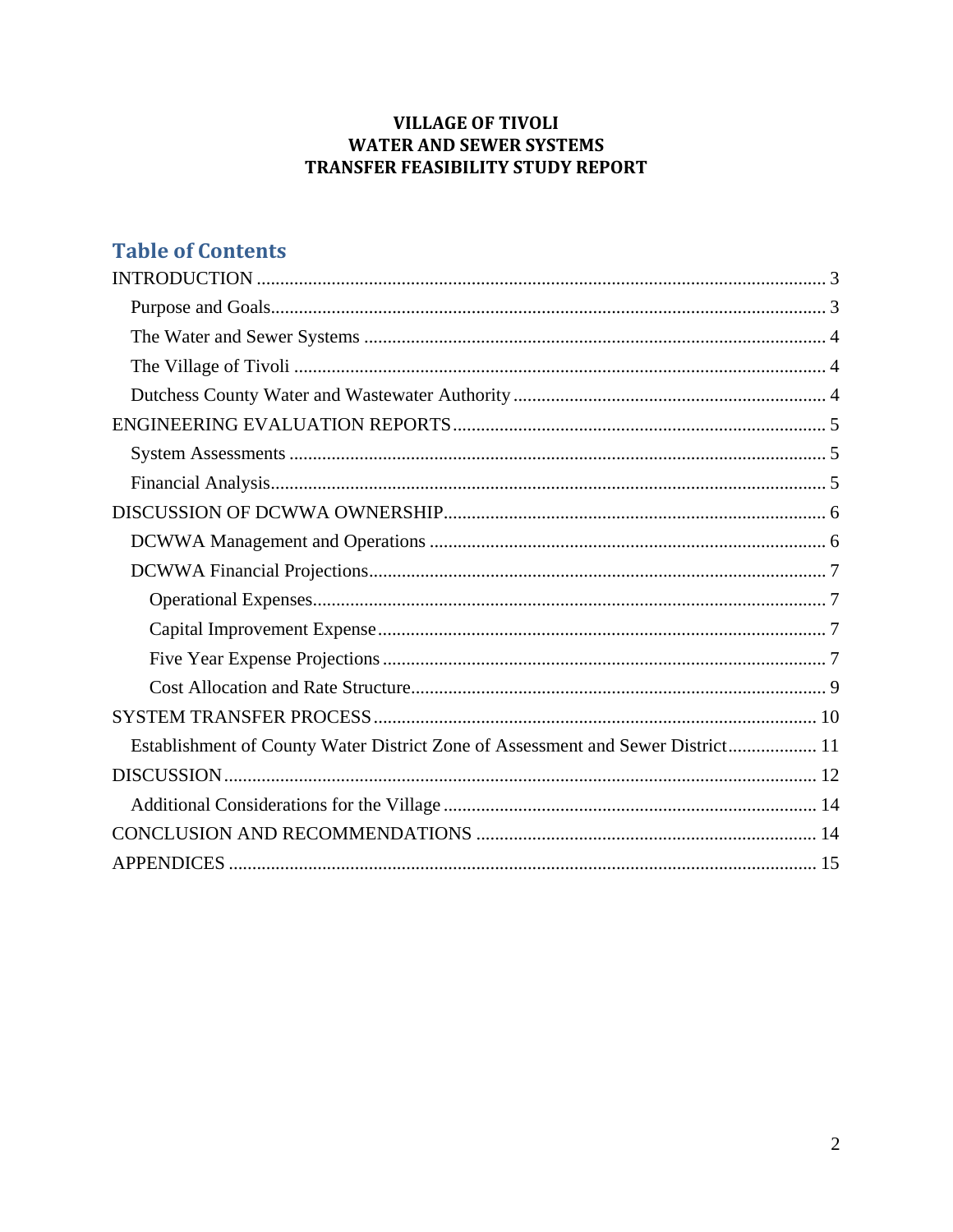# **INTRODUCTION**

### **Purpose and Goals**

 $\overline{a}$ 

The challenges of maintaining aging infrastructure and growing complexities in the regulation of water and sewer systems, coupled with the current economic climate and pressures to reduce the costs of providing municipal services, have prompted the Village of Tivoli (the Village) to partner with the Dutchess County Water and Wastewater Authority (DCWWA) to evaluate a transfer of ownership as an alternative means to providing water supply and sewage treatment services to the residents of the Village. To advance this effort, the Village and DCWWA collaborated in 2015 to secure funding through the Dutchess County Municipal Consolidation and Shared Services Grant Program for an evaluation of the feasibility of an ownership transfer. The central goal of the project was to identify what alternative will provide the most value to the Village users and residents now and in the future.

The evaluation was designed to include several components:

- Completion of an Engineering Report that assesses the physical condition of all key system components for both the Water and the Sewer Systems, and their performance as compared to current permits, regulatory requirements and relevant industry standards.
- Completion of a Five Year Capital Improvement Plan for the Village's Water and Sewer Systems, including prioritization and order of magnitude cost estimates.
- Completion of a financial analysis including a review of actual revenues, expenses and system fund balance, and a preparation of projected revenue requirements over the next five years.
- Analysis of any legal issues that may impact a transfer of ownership, including any outstanding debt obligations, existing permits and approvals, and adequacy of easements and other property ownership issues.
- Completion of a plan outlining the steps and timelines for actions required by both the Village and the DCWWA should the Village decide to transfer ownership of the Water and Sewer Systems.
- Completion of a report that integrates information from these assessments and analyses, along with a discussion of the managerial capabilities of the Village and DCWWA, that enables all parties to make a sound assessment of the potential benefits of a transfer of ownership.

To achieve the project objectives, grant funding has been utilized to retain the services of an engineering and financial consulting team to fully analyze the physical and financial conditions of the Water and Sewer Systems, and to fund the services of the Village legal counsel to assess any legal issues that may arise related to a transfer of ownership. DCWWA, in addition to assisting in the oversight of the consultant services, was tasked with developing an operations plan, projected budgets and rates, and capital improvement plan for management of the systems under DCWWA ownership.

The engineering and financial evaluations of the systems have been completed by Tighe & Bond Engineers, PC (T&B) and presented in two reports; Water System Evaluation (April 2017) and Sewer System Evaluation (April 2017.) The results of the legal analysis, as completed by Rodenhausen Chale LLP on behalf of the Village, is provided as Appendix A to this report.<sup>1</sup>

<sup>&</sup>lt;sup>1</sup> Rodenhausen Chale LLP Water and Sewer System Evaluation; Legal Considerations, April 19, 2017 is included without Exhibits. A full copy of the memorandum is available by request from the Village or DCWWA.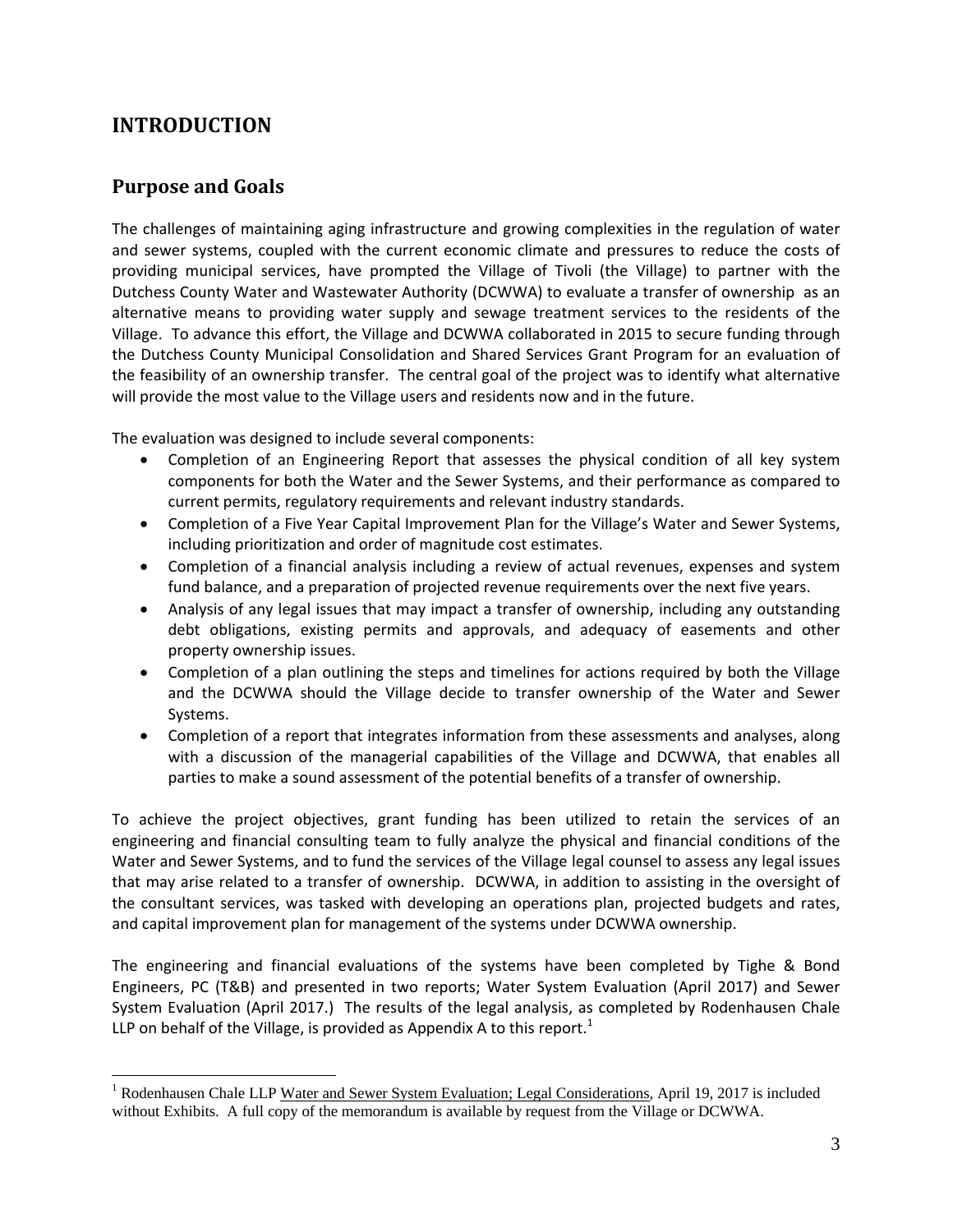The purpose of this System Transfer Feasibility Study Report is to integrate the information from the engineering and financial evaluation; the legal analysis, and the financial projections and operational plan prepared by DCWWA. Additionally, it provides a discussion of managerial capabilities of the Village and DCWWA, and consideration of related implications of a transfer of ownership. It identifies the processes and steps to accomplish a transfer of ownership, should the Village choose to move in that direction, and develops a series of conclusions and recommendations to be further considered by the Village Mayor and Board of Trustees, and the DCWWA Board of Directors.

### **The Water and Sewer Systems**

The Water System services 443 residential customers, 24 commercial customers, and 9 other properties that are located outside of the Village. The water treatment system consists of eight wells located at five different sites, developed between 1940 and 2005. The distribution system, including the 150,000 gallon storage tank, was constructed primarily in the 1930's.

The Sewer System services 372 residential customers (3 of which are outside Village boundaries) and 24 commercial customers. The original wastewater treatment facility and collection systems were constructed in the late 1930's, with several improvement projects completed over the years.

More detailed descriptions of the Water and Sewer Systems can be found in the Water System Evaluation and Sewer System Evaluation Reports.

### **The Village of Tivoli**

The Village of Tivoli (Village) encompasses 1.8 square miles, located in the northwestern part of the Town of Red Hook. Tivoli has a population of about 1,100 people, and about 460 households. The median household income of the Village is \$40,357 (American Community Survey 5 Year Estimates; 2010‐2015 data.) The Village is governed by a Mayor and a four member Board of Trustees, all of whom serve two year terms. Village staffing includes a Village Clerk (who is appointed to a two year term corresponding to the term of the Mayor) a Deputy Clerk (with a one year term) and Treasurer (also with a one year term.) The Village's Department of Public Works has a staff of three with responsibility for the Water and Sewer Systems; curbside solid waste and recyclable collection; parks, trails and grounds maintenance; oversight of municipal buildings and lands; and streets, sidewalks and drainage structures.

The Village Mayor and Board of Trustees provide management and oversight of the Water and Sewer Systems, including adoption of annual system budgets and rate setting. Accounts payable and receivable functions, and related administrative duties, are the responsibility of the Village Clerk. System operation and maintenance is provided by the Village's three person Department of Public Works. The Superintendent of Public Works holds the necessary New York State Department of Health and Department of Environmental Conservation certifications required to operate the facilities.

#### **Dutchess County Water and Wastewater Authority**

The Dutchess County Water and Wastewater Authority (DCWWA) is a public benefit corporation that was established in 1991 by an act of the State, at the request of Dutchess County. The DCWWA is empowered to supply water; to accept and treat wastewater; fix rates and collect charges for its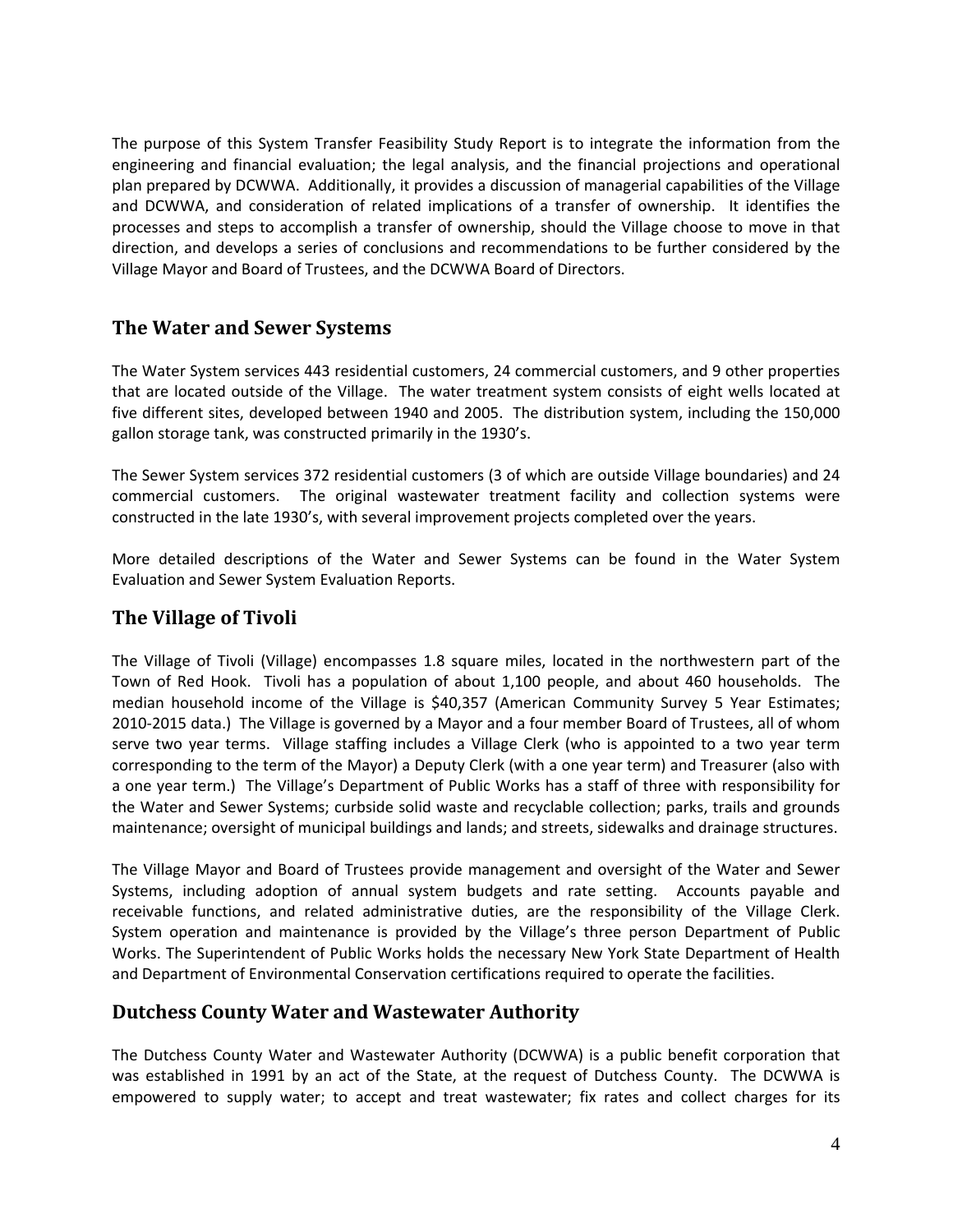services; to acquire real property; and to issue debt, among other powers. The DCWWA is governed by a five member Board of Directors appointed by the County Executive and the County Legislature. The DCWWA has a full time professional staff of twenty three, including management, project and administrative staff, a staff engineer and licensed water and sewer operators. The DCWWA currently owns and operates eighteen water systems and six sewer systems, located within ten different municipalities. Collectively these systems serve just over 5,400 residential and commercial customer connections. The DCWWA operates its systems with a combination of staff operators and contract operators.

# **ENGINEERING EVALUATION REPORTS**

### **System Assessments**

The scope of the Water and Sewer System evaluations was to assess each component of the systems in terms of its capacity relative to current and projected future demand; operational performance compared to regulatory requirements; component design versus current standards; and facilities condition. Based on this evaluation, the consulting engineer provided recommendations for improvements and/or replacements. Capital improvement items were characterized in terms of the timeframe in which they are recommended to be accomplished, as follows:

- Immediate Items are critical assets in imminent danger of failure, or have safety, security or other regulatory compliance issues.
- Category A Items have an expected remaining service life of 5 years or fewer.
- Category B Items have an expected remaining service life of between 6 and 10 years.
- Category C Items have an expected remaining service life of between 11 and 20 years.

Conceptual opinions of probable costs were prepared for each recommended improvement, taking into account construction, engineering, legal, project management and contingency expenses, resulting in an overall project cost estimate. The reader is directed to the Water and Sewer System Evaluation Reports for details on the facility conditions and recommended improvements.

The resultant cost estimates for the recommended capital improvements for both the Water and Sewer Systems are as follows:

| Table 1 –Recommended Capital Improvements |                     |              |  |  |  |  |
|-------------------------------------------|---------------------|--------------|--|--|--|--|
|                                           | <b>WATER SYSTEM</b> | SEWER SYSTEM |  |  |  |  |
| <b>IMMEDIATE</b>                          | \$49,000            | \$39,400     |  |  |  |  |
| <b>CATEGORY A</b>                         | \$3,064,200         | \$2,147,700  |  |  |  |  |
| <b>CATEGORY B</b>                         | \$613,800           | \$655,000    |  |  |  |  |
| <b>CATEGORY C</b>                         | \$773,600           | \$815,300    |  |  |  |  |
| TOTAL                                     | \$4,500,600         | \$3,657,500  |  |  |  |  |

Table 1 –Recommended Capital Improvements

*Note – Costs are presented in 2016 dollars.*

# **Financial Analysis**

Projections of the operational expenses, capital debt expenses to fund identified capital improvements, revenue needs, and resultant rates under continued Village ownership are presented in the Water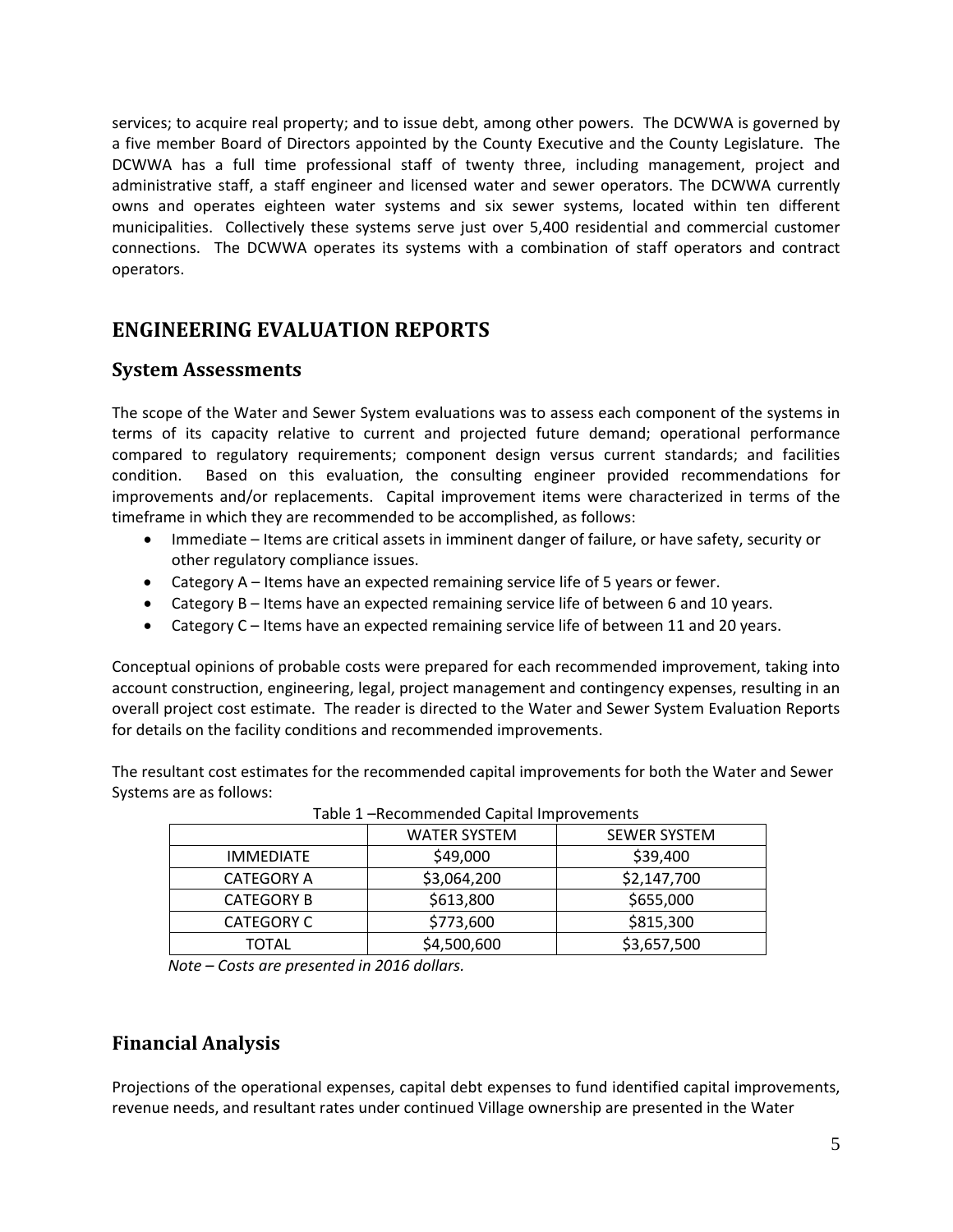System and Sewer System Evaluation Reports. Using the Village's 2016 fiscal year as the base, the analysis included the following key assumptions:

- The number of system customers and customer demand will remain constant.
- Forecasted expenses have been escalated at a rate of 2% per year.
- Identified capital improvements are assumed to be funded by the Drinking Water State Revolving Fund (for water system improvements) and the Clean Water State Revolving Fund (for sewer system improvements), both administered by the New York State Environmental Facilities Corporation, in each case for a term of 30 years at an interest rate of 2% per year. In all cases, capital improvements are assumed to be commenced and funded in the first year of the recommended improvement period; Immediate Improvements are funded in 2017, Category A Improvements are funded in 2018, Category B Improvements are funded in 2022, and Category C Improvements are funded in 2027.
- Detailed presentations of projected operating expenses, capital expenses, revenue requirements, unit costs, and annual costs for a median customer are included in the Water Facilities and Sewer System Evaluation Reports.

# **DISCUSSION OF DCWWA OWNERSHIP**

### **DCWWA Management and Operations**

Through strong operational oversight and sound fiscal management, DCWWA is committed to providing reliable service to its water and sewer system customers at a reasonable cost, commensurate with the cost of proper operations and maintenance, and with a commitment to accountability and transparency.

The DCWWA is governed by a Board of Directors with responsibility for establishment of the rules, policies and practices by which DCWWA conducts its business, approval of contracts and expenditures, and for oversight of the staff. The Board is responsible for annually approving budgets and establishing rates for each of the systems owned by DCWWA.

DCWWA staff includes a licensed engineer and experienced water and sewer operators that hold the highest levels of licenses and certifications. This strong and knowledgeable management provides the opportunity to monitor and address issues in a timely manner, to ensure regulatory compliance and continuity of service, to ensure routine maintenance is completed thereby prolonging equipment lifecycles and avoiding unnecessary repairs, and to avoid unintended consequences with serious negative outcomes.

DCWWA operates its water and sewer systems with a combination of staff and contract operators. Should ownership of the Tivoli Water and Sewer Systems be transferred to DCWWA, a contract operations firm would be retained to provide the manpower for daily operation and maintenance functions. DCWWA staff would be responsible for meter reading, sample collection, and non-routine maintenance and repairs. Oversight of the contract operator would be provided by DCWWA's Director of Operations with assistance from the System Operations and Maintenance Specialist. DCWWA solicits proposals for contract operations on a three year cycle. As with all its systems, DCWWA would periodically analyze whether it is more cost effective to continue to use a contract operator for the Tivoli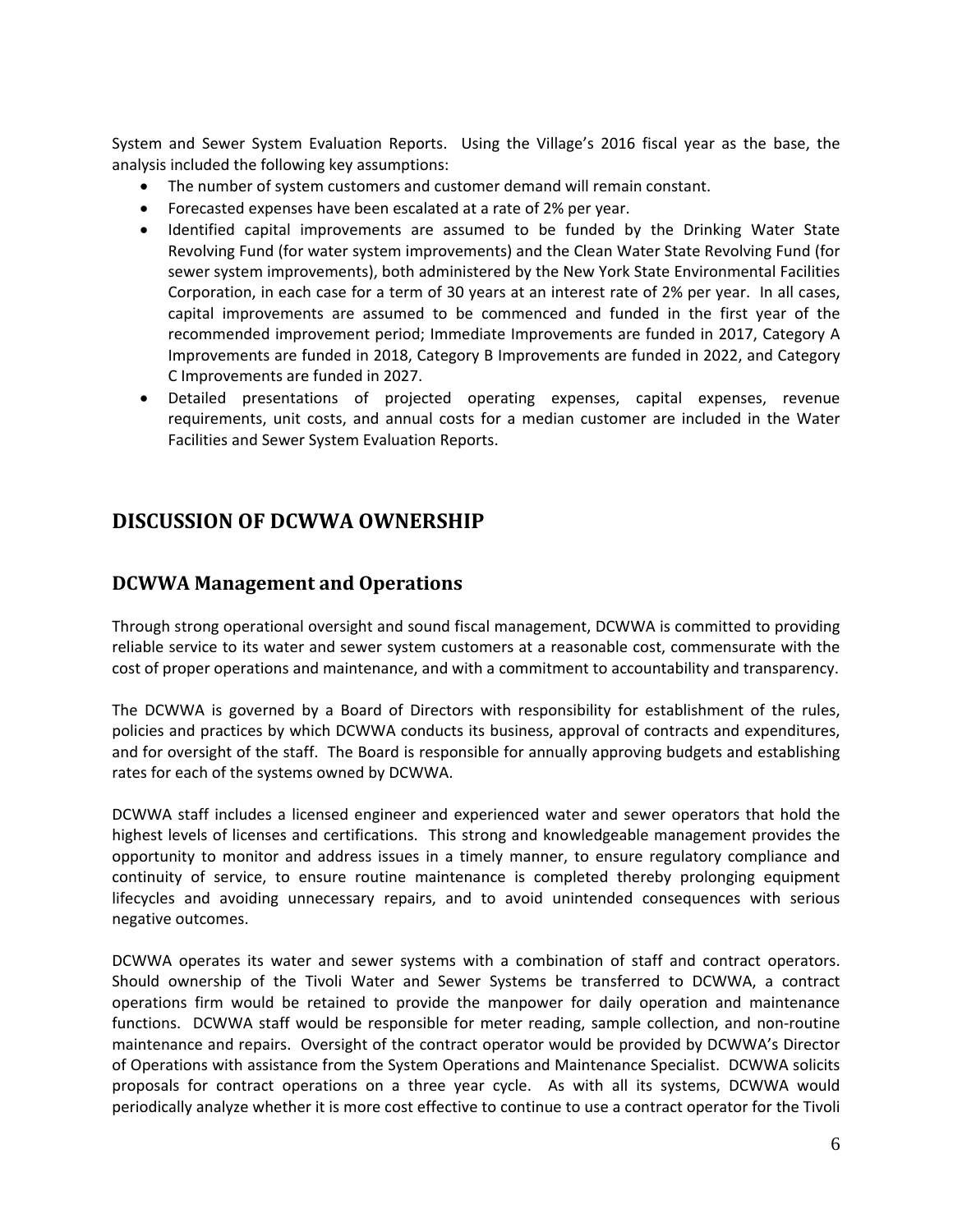systems, or to assign DCWWA staff to operate the systems. As the owner of twenty-four public water and sewer systems, the DCWWA's significant purchasing power and strong emphasis on competitive procurement leads to more economical pricing for goods and services ranging from contract operations to sludge hauling and chemical purchases.

DCWWA annually develops and adopts a five year capital improvement plan for each of its water and sewer systems. The project management capabilities of a full-time professional staff enable DCWWA to complete major capital improvement and expansion projects on‐time and on‐budget. DCWWA enjoys a "AA" rating from Standard & Poor's, allowing it to bond for capital improvement projects at low interest rates. In addition, the DCWWA has often been successful in obtaining grants and low‐interest loans to keep project costs as low as possible.

# **DCWWA Financial Projections**

### **Operational Expenses**

In preparing financial projections under DCWWA ownership, DCWWA utilized the same assumptions as were used in the System Evaluation Reports. DCWWA prepared a 2016 year budget based on an evaluation of the Village's historical expenditures for third party expenses (e.g., electricity, chemicals, laboratory sampling, equipment repair expenses, etc.) Costs associated with functions to be provided by DCWWA staff (accounts payable and receivable, administration, meter reading, etc.) were developed in accordance with DCWWA policies and past expense history. It was assumed that staffing for day to day operations of both the Water and Sewer System would be provided by a contract operations firm, supported and supervised by DCWWA operations staff. Costs were then escalated to create a five year projection (Years 2017 through 2021.)

#### **Capital Improvement Expense**

Having participated in the development and review of the Recommended System Improvements presented in the Engineering Evaluations, DCWWA endorses those recommendations and cost estimates, and would adopt the same as the basis of its Capital Improvement Plan for the Systems. DCWWA has determined that the Immediate Improvements identified for both the Water and Sewer Systems (at \$49,000 and \$39,400 respectively) would be best accomplished as operational improvement items versus capital projects. An assessment was made of the portion of current system fund balance that could be used, along with current revenues, to offset the cost of these operational improvement items, while still maintaining appropriate system cash reserves. Remaining capital improvement items were assumed to be funded by Clean Water/Drinking Water Revolving Fund loans at 2% interest for 30 years. As noted in the Engineering Evaluations, should funding through these programs not be available, debt service costs may be higher than presented. Borrowings would be completed in 2018 (Category A), 2022 (Category B) and 2027 (Category C.) Accordingly, additional debt services expenses will be incurred beginning in the sixth and eleventh years (2022 and 2027 respectively.)

### **Five Year Expense Projections**

Annual financial projections for the Village Water and Village Sewer System are presented below, demonstrating the Village's 2016 revenues and expenses, and DCWWA revenues and expenses for 2016 through 2021, inclusive of operating and capital debt expenses.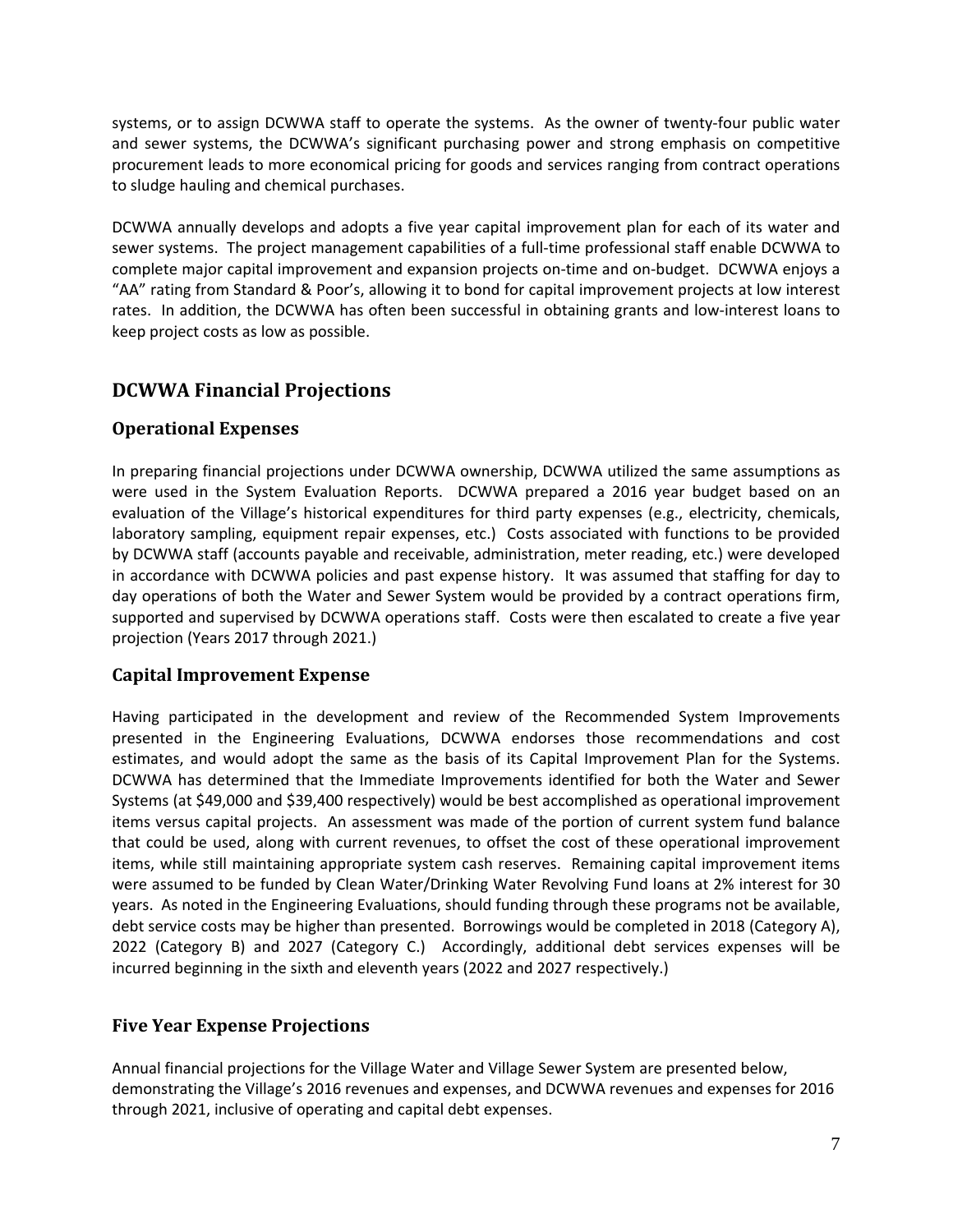|                                   | FY 2016        | FY 2016      | FY 2017 | FY 2018       | FY 2019       | FY 2020 | FY 2021       |
|-----------------------------------|----------------|--------------|---------|---------------|---------------|---------|---------------|
|                                   | <b>VILLAGE</b> | <b>DCWWA</b> | YEAR 1  | <b>YEAR 2</b> | <b>YEAR 3</b> | YEAR 4  | <b>YEAR 5</b> |
| <b>Beginning Fund Balance</b>     | 139,172        | 139,172      | 139,172 | 90,172        | 79,713        | 69,255  | 58,796        |
| <b>Annual Expenses</b>            | 207,525        | 184,393      | 241,340 | 340,856       | 344,280       | 347,773 | 351,335       |
| Utilities/Fuel                    | 16,264         | 20,302       | 20,708  | 21,122        | 21,545        | 21,976  | 22,415        |
| Operations (*)                    |                | 71,804       | 73,240  | 74,705        | 76,199        | 77,723  | 79,277        |
| Equip. Repair/Maint.              | 10,771         | 16,700       | 17,030  | 17,367        | 17,710        | 18,060  | 18,417        |
| Purification/Monitoring           | 3,406          | 8,337        | 8,500   | 8,667         | 8,836         | 9,010   | 9,187         |
| Administration(*)                 | 117,760        | 38,145       | 43,527  | 52,610        | 53,366        | 54,137  | 54,923        |
| Legal/Engineering                 |                | 750          | 750     | 750           | 750           | 750     | 750           |
| Insurance                         | 7,347          | 7,350        | 7,497   | 7,647         | 7,800         | 7,956   | 8,115         |
| Contingency                       | 35,178         | 4,206        | 4,288   | 4,372         | 4,458         | 4,545   | 4,635         |
| <b>Property Lease</b>             | 16,800         | 16,800       | 16,800  | 16,800        | 16,800        | 16,800  | 16,800        |
| Capital Repair/Imprvmnt           |                |              | 49,000  |               |               |         |               |
| Annual Debt Service               |                |              |         | 136,816       | 136,816       | 136,816 | 136,816       |
| <b>Annual Revenues</b>            | 207,525        | 184,393      | 241,340 | 340,856       | 344,280       | 347,773 | 351,335       |
| <b>Water Sales</b>                | 207,525        | 183,893      | 191,830 | 193,061       | 196,475       | 199,957 | 203,509       |
| Penalties & Other                 |                | 500          | 510     | 520           | 531           | 541     | 552           |
| Property Tax                      |                |              |         | 136,816       | 136,816       | 136,816 | 136,816       |
| <b>Transfer from Fund Balance</b> |                |              | 49,000  | 10,459        | 10,459        | 10,459  | 10,459        |
| <b>Ending Fund Balance</b>        | 139,172        | 139,172      | 90,172  | 79,713        | 69,255        | 58,796  | 48,337        |

|  | Table 2- DCWWA Water System Revenue and Expense Projections |  |  |
|--|-------------------------------------------------------------|--|--|
|--|-------------------------------------------------------------|--|--|

\*Note - A detailed break-out of Village staffing expenses between administrative and operational functions was not available, *so all staff costs were included under Administration.*

|                                   | FY 2016<br><b>VILLAGE</b> | FY 2016<br><b>DCWWA</b> | FY 2017<br><b>YEAR1</b> | FY 2018<br><b>YEAR 2</b> | FY 2019<br><b>YEAR 3</b> | FY 2020<br>YEAR 4 | FY 2021<br><b>YEAR 5</b> |
|-----------------------------------|---------------------------|-------------------------|-------------------------|--------------------------|--------------------------|-------------------|--------------------------|
| <b>Beginning Fund Balance</b>     | 117,525                   | 117,525                 | 117,525                 | 72,525                   | 63,250                   | 53,975            | 44,700                   |
| <b>Annual Expenses</b>            | 111,019                   | 119,025                 | 164,513                 | 228,741                  | 231,181                  | 233,669           | 236,207                  |
| Utilities/Fuel                    | 23,116                    | 24,876                  | 25,373                  | 25,881                   | 26,398                   | 26,926            | 27,465                   |
| Operations                        |                           | 39,727                  | 40,521                  | 41,332                   | 42,158                   | 43,001            | 43,861                   |
| Equip. Repair/Maint.              | 8,388                     | 13,000                  | 13,258                  | 13,521                   | 13,790                   | 14,063            | 14,343                   |
| Treatment/Disposal                | 4,147                     | 3,660                   | 3,718                   | 3,777                    | 3,837                    | 3,899             | 3,962                    |
| Administration                    | 58,785                    | 27,042                  | 31,323                  | 37,236                   | 37,796                   | 38,366            | 38,948                   |
| Legal/Engineering                 |                           | 750                     | 750                     | 750                      | 750                      | 750               | 750                      |
| Insurance                         | 9,037                     | 8,000                   | 8,160                   | 8,323                    | 8,490                    | 8,659             | 8,833                    |
| Contingency                       | 7,547                     | 1,971                   | 2,010                   | 2,049                    | 2,090                    | 2,131             | 2,173                    |
| Capital Repair/Imprvmnt           |                           |                         | 39,400                  |                          |                          |                   |                          |
| <b>Annual Debt Service</b>        |                           |                         |                         | 95,872                   | 95,872                   | 95,872            | 95,872                   |
| <b>Annual Revenues</b>            | 111,019                   | 119,025                 | 164,513                 | 228,741                  | 231,181                  | 233,669           | 236,207                  |
| <b>Water Sales</b>                | 111,019                   | 118,525                 | 119,003                 | 123,074                  | 125,503                  | 127,980           | 130,508                  |
| Penalties & Other                 | $\Omega$                  | 500                     | 510                     | 520                      | 531                      | 541               | 552                      |
| <b>Property Tax</b>               |                           |                         |                         | 95,872                   | 95,872                   | 95,872            | 95,872                   |
| <b>Transfer from Fund Balance</b> |                           |                         | 45,000                  | 9,275                    | 9,275                    | 9,275             | 9,275                    |
| <b>Ending Fund Balance</b>        | 117,525                   | 117,525                 | 72,525                  | 63,250                   | 53,975                   | 44,700            | 35,425                   |

Expense projections beyond the initial five years, including additional debt service expenses that would be incurred for the Category B and C Improvements, are provided in Appendix B. It should be noted that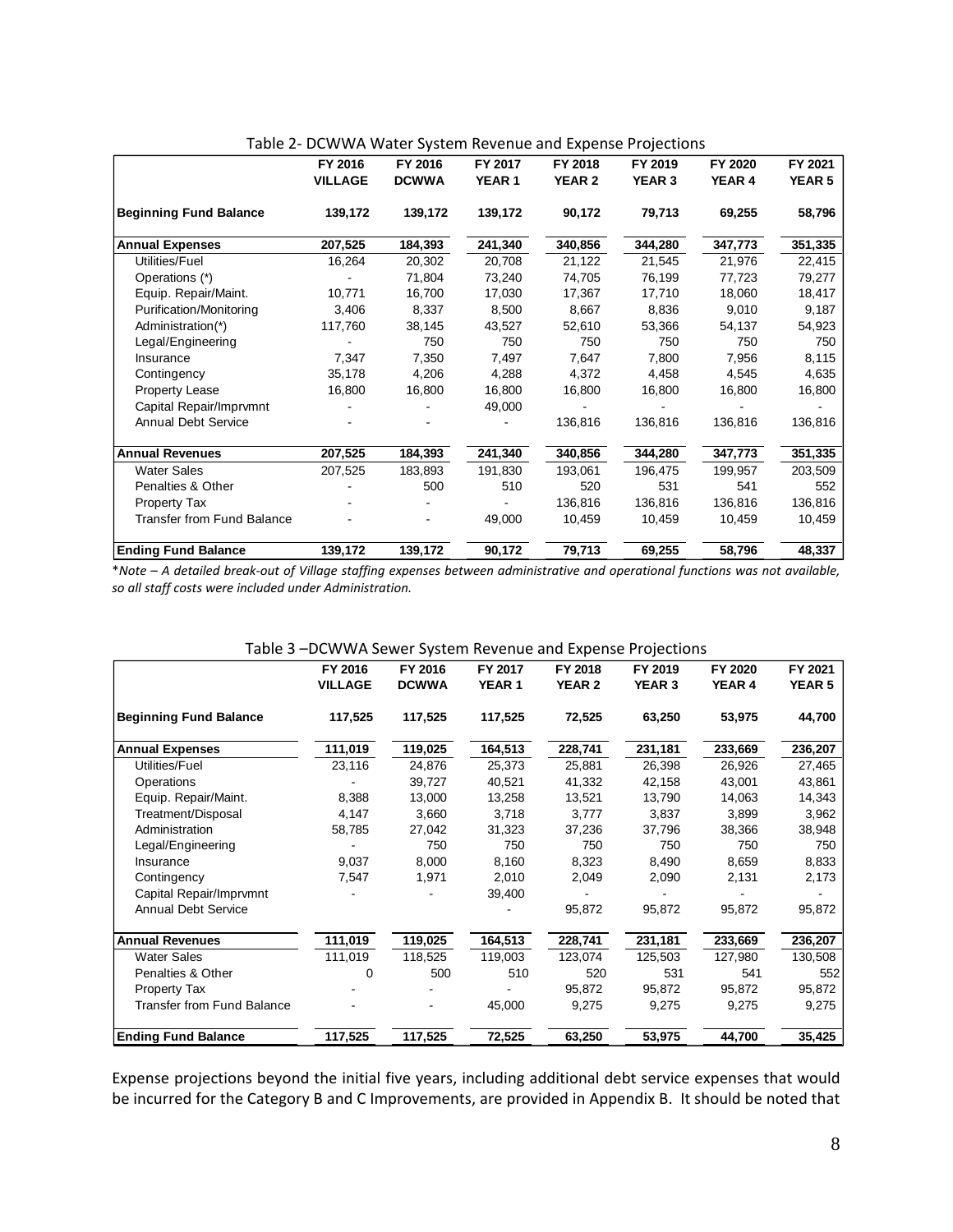the accuracy of financial projections will decrease as the timeframe is extended further out. All projections are based on the condition of the facilities and financial status of the systems as of the time of the evaluation. Any substantive changes prior to a transfer of ownership would impact future expense and rate projections.

#### **Cost Allocation and Rate Structure**

#### *Operational Expenses*

It has been assumed that DCWWA would continue the Village's current policy of billing customers for both water and sewer system operational expenses based on metered water usage. Further, the existing tiered rate structure would also be maintained. Customers would be billed quarterly, in increments of 1,000 gallons, with a minimum quarterly billing for up to 10,000 gallons of usage. The Village's current rates and DCWWA projected rates for the forecasted years for both the Water and Sewer Systems are shown below.

|                          |                |              | Table 4 – DCW WA PTOJECTEU WATEL NATES |               |               |               |               |
|--------------------------|----------------|--------------|----------------------------------------|---------------|---------------|---------------|---------------|
| <b>Water Usage Tier</b>  | FY 2016        | FY 2016      | FY 2017                                | FY 2018       | FY 2019       | FY 2020       | FY 2021       |
| <b>Usage per Quarter</b> | <b>VILLAGE</b> | <b>DCWWA</b> | <b>YEAR 1</b>                          | <b>YEAR 2</b> | <b>YEAR 3</b> | <b>YEAR 4</b> | <b>YEAR 5</b> |
| 10 to 10,000             | \$7.442        | \$6.537      | \$6.820                                | \$6.865       | \$6.914       | \$7.108       | \$7.237       |
| 10,000 to 20,000         | \$8,202        | \$7,205      | \$7.516                                | \$7.566       | \$7.620       | \$7.834       | \$7.976       |
| 20,000 to 30,000         | \$8.544        | \$7.505      | \$7.830                                | \$7.882       | \$7.938       | \$8.161       | \$8,309       |
| 30,000 to 40,000         | \$9.303        | \$8.172      | \$8.525                                | \$8.582       | \$8.643       | \$8.885       | \$9.047       |
| 40,000 and Up            | \$9.964        | \$8.752      | \$9.131                                | \$9.191       | \$9.257       | \$9.517       | \$9,690       |

Table 4 – DCWWA Projected Water Rates

*Rates are per 1,000 gallons used, with a minimum charge of 10,000 gallons per quarter.*

|                         |                |              |              | Table 5- DCWWA Projected Sewer Rates |               |               |               |
|-------------------------|----------------|--------------|--------------|--------------------------------------|---------------|---------------|---------------|
| <b>Water Usage Tier</b> | FY 2016        | FY 2016      | FY 2017      | FY 2018                              | FY 2019       | FY 2020       | FY 2021       |
| Usage per Quarter       | <b>VILLAGE</b> | <b>DCWWA</b> | <b>YEAR1</b> | <b>YEAR 2</b>                        | <b>YEAR 3</b> | <b>YEAR 4</b> | <b>YEAR 5</b> |
| 10 to 10,000            | \$4.676        | \$4.948      | \$4.970      | \$5.136                              | \$5,238       | \$5.341       | \$5.471       |
| 110,000 to 20,000       | \$5,339        | \$5.650      | \$5.675      | \$5.864                              | \$5.981       | \$6.098       | \$6.247       |
| 20,000 to 30,000        | \$5.639        | \$5.967      | \$5.994      | \$6.194                              | \$6.317       | \$6.441       | \$6.441       |
| 30,000 to 40,000        | \$6,302        | \$6,669      | \$6.698      | \$6.922                              | \$7.059       | \$7.198       | \$7.198       |
| $ 40,000$ and Up        | \$6.880        | \$7.280      | \$7.313      | \$7.557                              | \$7.707       | \$7.858       | \$7.858       |

*Rates are per 1,000 gallons used, with a minimum charge of 10,000 gallons per quarter.*

#### *Capital Expenses*

As discussed above, DCWWA would intend to fund the Immediate Improvements for the Water and Sewer Systems using existing system fund balances. Category A, B and C improvements would be funded through long-term bonds. The annual debt services expense would be apportioned between all parcels within the Water and Sewer service areas and collected through an assessment included on annual property tax bills. The apportionment between properties would be accomplished by the assignment of "benefit units" to each parcel, based on average annual demand from each parcel, such that a single family residential parcel is assessed at one benefit unit, and parcels with a higher demand are assigned a proportionally larger number of benefit units.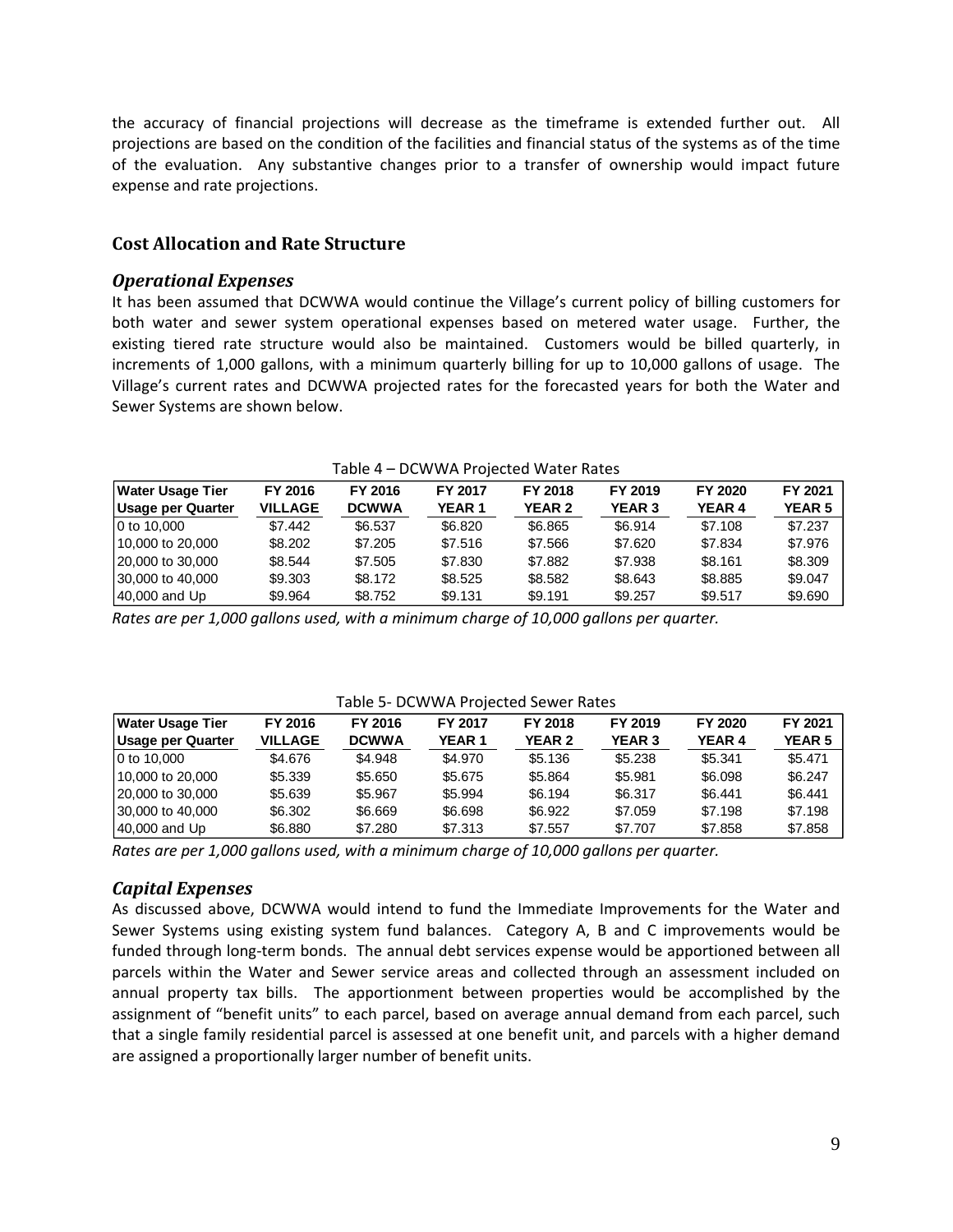A borrowing of \$3.06 million in 2018 for the Category A Water System Improvements, assuming a 30 year bond at 2% interest, would result in an Annual Debt Service Expense of about \$136,800. Allocated across a total of 557 Water System Benefit Units, the annual rate per Benefit Unit would be approximately \$246. Accordingly, a single family residence or small commercial user assigned one benefit unit would have an annual capital assessment of \$246.

A borrowing of \$2.15 million in 2018 for the Category A Sewer System Improvements, assuming a 30 year bond at 2% interest, would result in an Annual Debt Service Expense of about \$95,900. Allocated across a total of 464 Sewer System Benefit Units, the annual rate per Benefit Unit would be approximately \$207. Accordingly, a single family residence or small commercial user assigned one benefit unit would have an annual capital assessment of \$207. As with the Water System, capital assessments would be billed once per year, appearing on the annual property tax bill.

#### *Total Annual Cost per Typical Customer*

The typical water and sewer customer in the Village is a single family residence or a small commercial user, with a water demand of approximately 7,500 gallons per billing quarter. The total annual water cost for such a customer, including quarterly usage bills and the annual capital assessment, is shown below for each of the forecasted years.

|                     |                |              |              |               | Table o – Total Allitual Water Cost for a Typical Custoffiel |               |               |
|---------------------|----------------|--------------|--------------|---------------|--------------------------------------------------------------|---------------|---------------|
|                     | FY 2016        | FY 2016      | FY 2017      | FY 2018       | FY 2019                                                      | FY 2020       | FY 2021       |
|                     | <b>VILLAGE</b> | <b>DCWWA</b> | <b>YEAR1</b> | <b>YEAR 2</b> | <b>YEAR 3</b>                                                | <b>YEAR 4</b> | <b>YEAR 5</b> |
| <b>Operations</b>   | \$312          | \$261        | \$273        | \$275         | \$277                                                        | \$284         | \$289         |
| <b>Capital Debt</b> | \$0            | \$0          | \$0          | \$246         | \$246                                                        | \$246         | \$246         |
| <b>ITOTAL</b>       | \$312          | \$261        | \$273        | \$520         | \$522                                                        | \$530         | \$535         |

Table 6 – Total Annual Water Cost for a Typical Customer

The total annual sewer cost for such a customer, including quarterly usage bills and the annual capital assessment, is shown below for each of the forecasted years.

|                     | FY 2016        | FY 2016      | FY 2017      | FY 2018       | FY 2019       | FY 2020       | FY 2021       |
|---------------------|----------------|--------------|--------------|---------------|---------------|---------------|---------------|
|                     | <b>VILLAGE</b> | <b>DCWWA</b> | <b>YEAR1</b> | <b>YEAR 2</b> | <b>YEAR 3</b> | <b>YEAR 4</b> | <b>YEAR 5</b> |
| <b>Operations</b>   | \$167          | \$198        | \$199        | \$205         | \$210         | \$214         | \$219         |
| <b>Capital Debt</b> | \$0            | \$0          | \$0          | \$207         | \$207         | \$207         | \$207         |
| <b>ITOTAL</b>       | \$167          | \$198        | \$199        | \$412         | \$416         | \$420         | \$425         |

Table 7 – Total Annual Sewer Cost for a Typical Customer

# **SYSTEM TRANSFER PROCESS**

Upon final completion of this Transfer Feasibility Study, and after the Village has held public information meetings as it deems appropriate, it is anticipated that the Village would then make a final determination on whether to proceed with a transfer of ownership of the Water and Sewer Systems to DCWWA.

Should the Village opt to proceed with a transfer to DCWWA, the first step would be satisfaction of the environmental review requirements pursuant to the State Environmental Quality Review Act (SEQR) and related regulations. As noted in the Rodenhausen Chale legal memorandum, this would be a Type I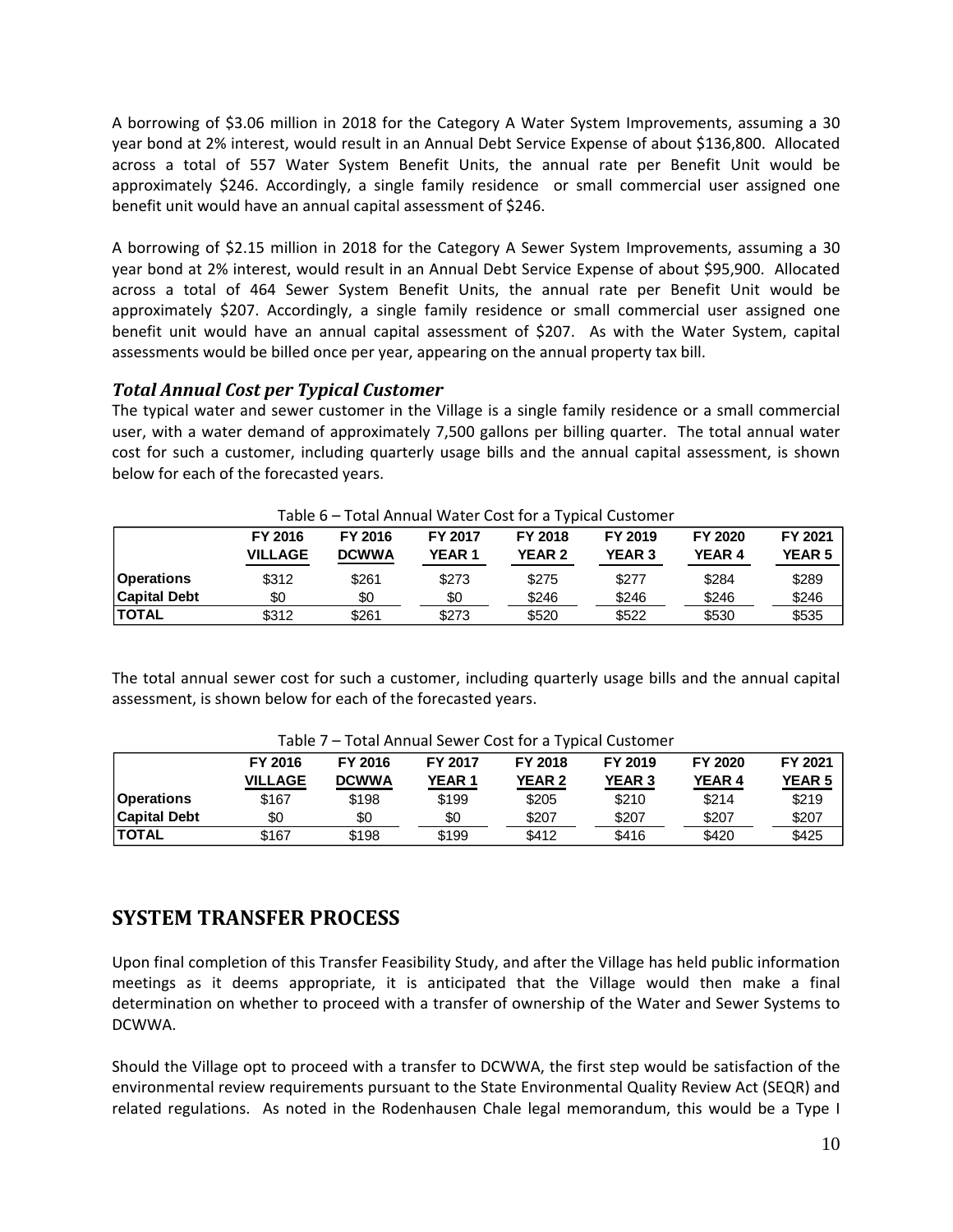SEQR review, requiring a coordinated review among all involved parties, with the Village Board of Trustees acting as the Lead Agency. In addition, a Coastal Assessment Form would be needed to determine consistency of the action with the Village's Local Waterfront Revitalization Plan.

A Transfer Agreement between the Village and DCWWA would be developed and executed, to lay out a plan for the steps and actions necessary to transfer ownership of all system assets, including transfer of all real and personal property, accounts payable/receivable, and current funds on hand. The Agreement would also address transfers of permits and approvals, as well as the assignment of any current lease, service and or outside user agreements. The Rodenhausen Chale Legal Memorandum noted several issues related to deeds and easements for both the Water and the Sewer Systems, and noted further legal review may be required upon completion of survey and title search work. Consultation with the New York State Office of Parks, Recreation and Historic Preservation will be necessary to determine whether transfer of the Water Tower Lot and adjacent well property would give rise to any "alienation of parkland" issues, due to the use of surrounding lands as a playground. These issues are discussed in further detail in both the legal memorandum and Water System Evaluation Report.

It has been noted that the Village has no outstanding indebtedness related to the Water or Sewer Systems.

### **Establishment of County Water District Zone of Assessment and Sewer District**

DCWWA's ability to accept ownership of the Tivoli Water and Sewer Systems is predicated on the creation of a County Water District Zone of Assessment and a Part County Sewer District, both by resolutions of the County Legislature, as discussed below.

As the first step in this process, the DCWWA would request that the County form a new Zone of Assessment within the County Water District, and a new Part County Sewer District. The purpose of the Zone of Assessment and the District is to delineate those properties that are provided services by the Tivoli Water and Sewer Systems respectively, and to enable Dutchess County to levy assessments on the DCWWA's behalf to fund debt service on any bonds issued for capital improvements to the systems.

The creation of a Zone of Assessment (Zone) within the County Water District, and of a Part‐County Sewer District (District) would be accomplished in accordance with Article 5‐A of New York State County Law. The DCWWA would prepare and submit to the Legislature a Map, Plan and Report (MPR) containing the information required for the formation of the proposed Zone and District, including; the properties to be included; a description of the current and proposed infrastructure by which water/sewer services will be provided; the estimated capital expenditure for the acquisition, construction or improvement of the facilities; and an estimate of the total annual cost (capital and operation and maintenance) for a typical property included in the proposed Zone and District, respectively.

The Legislature must hold a public hearing before acting, by resolution, to create the Zone or District. The resolution of the Legislature is then subject to a forty‐five (45) day permissive referendum period. A referendum on the County Legislature's action may be triggered by a petition signed by 5% or 100, whichever is lesser, of the owners of taxable real property within the proposed Zone/District. Eligibility to vote in a referendum under County law is limited to "resident electors," being individuals who are registered to vote and reside within the proposed district. Eligible voters do not need to be property owners. The action of the County Legislature is upheld if approved by majority of those voting in the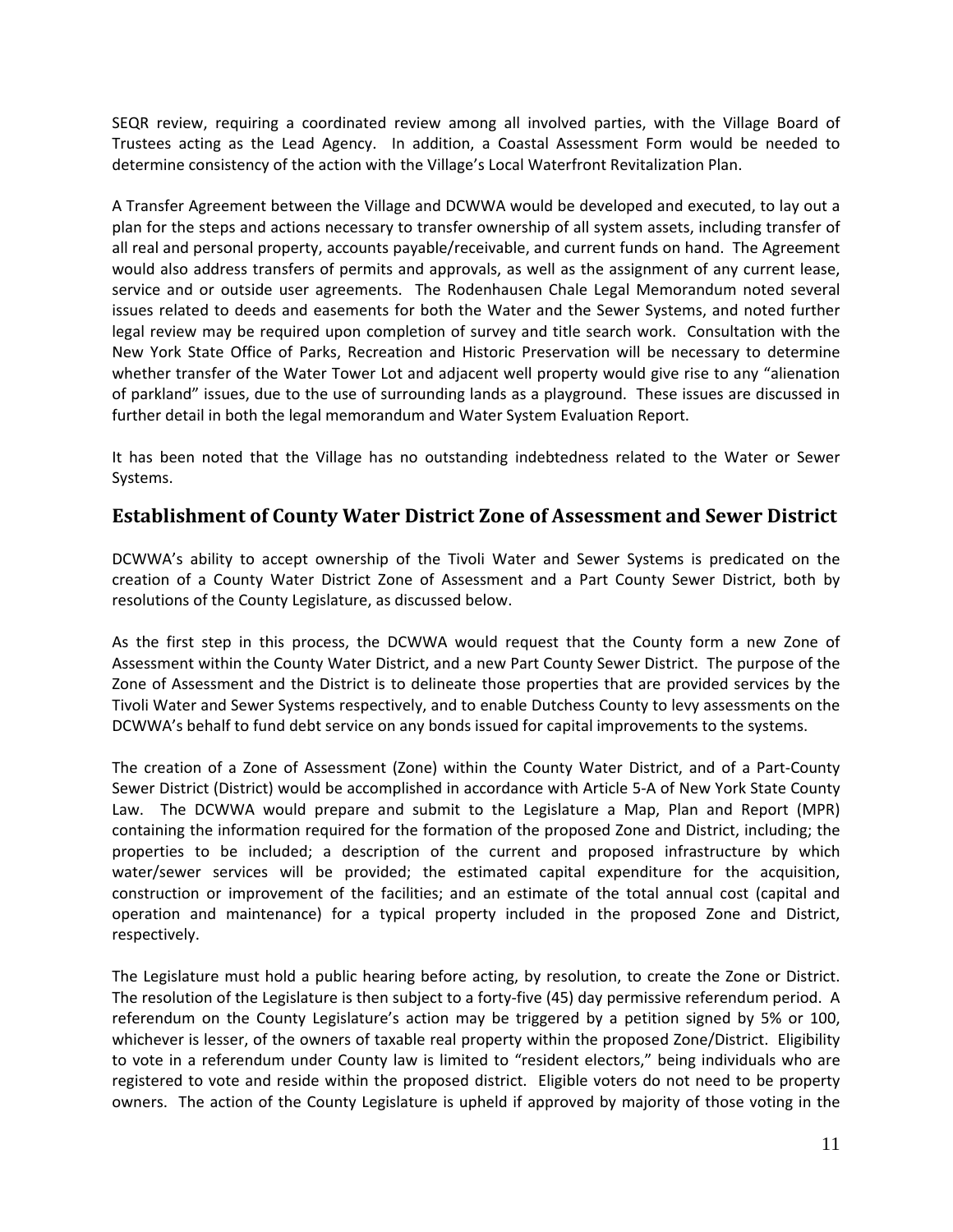referendum. Should a majority vote against the District or Zone of Assessment, the action of the Legislature is over-turned and the transfer of ownership process halted. In the event no referendum is triggered, the actions of the Legislature stand.

# **DISCUSSION**

The central goal of this project is to identify what ownership alternative will provide the most value to the Village users and residents now and in the future. In assessing the advantages or disadvantages of a transfer of ownership, the Village Board and residents may be concerned with; affordability of services; reliability of service; and protection and maintenance of system assets. Over the long term, this requires a level of managerial capacity and consistent attention to system management. Responsiveness and accountability of the system owner to the needs of the customers and community are also important.

Comparisons of projected total annual costs for a typical customer under either Village or DCWWA ownership are presented below, for the Water System, Sewer System, and the total combined Systems costs.

|                              |         |         | Table 8 - Village versus DCWWA Typical Customer Costs |         |         |         |
|------------------------------|---------|---------|-------------------------------------------------------|---------|---------|---------|
|                              | FY 2016 | FY 2017 | FY 2018                                               | FY 2019 | FY 2020 | FY 2021 |
|                              |         |         |                                                       |         |         |         |
| <b>WATER SYTEM COSTS</b>     |         |         |                                                       |         |         |         |
| <b>VILLAGE</b>               | \$312   | \$321   | \$536                                                 | \$542   | \$549   | \$556   |
| <b>DCWWA</b>                 | \$261   | \$273   | \$520                                                 | \$522   | \$530   | \$535   |
|                              |         |         |                                                       |         |         |         |
| <b>SEWER SYSTEM COSTS</b>    |         |         |                                                       |         |         |         |
| <b>VILLAGE</b>               | \$195   | \$202   | \$377                                                 | \$381   | \$385   | \$389   |
| <b>DCWWA</b>                 | \$198   | \$199   | \$412                                                 | \$416   | \$420   | \$425   |
|                              |         |         |                                                       |         |         |         |
| <b>COMBINED SYSTEM COSTS</b> |         |         |                                                       |         |         |         |
| <b>VILLAGE</b>               | \$507   | \$524   | \$912                                                 | \$923   | \$934   | \$945   |
| <b>DCWWA</b>                 | \$459   | \$472   | \$932                                                 | \$938   | \$950   | \$961   |

The cost comparison shows a difference in the manner in which DCWWA would propose to allocate system operations and administration costs between the Water and Sewer Systems, resulting in lower costs for the Water System, but higher costs for the Sewer System. Projections demonstrate that, in future years, DCWWA costs for the two systems combined would be about 2% higher than those projected for continued Village ownership. Budget details indicate that the cost differential is attributable to DCWWA's increased budget lines for equipment repair and maintenance, and for administrative costs to support more pro‐active management and oversight of system operations.

The Engineering Evaluations established that, regardless of ownership, both the water and sewer systems are in need of significant capital repairs and improvements, particularly over the next five years. As maintenance is deferred, water and sewer infrastructure deteriorates more rapidly, reducing the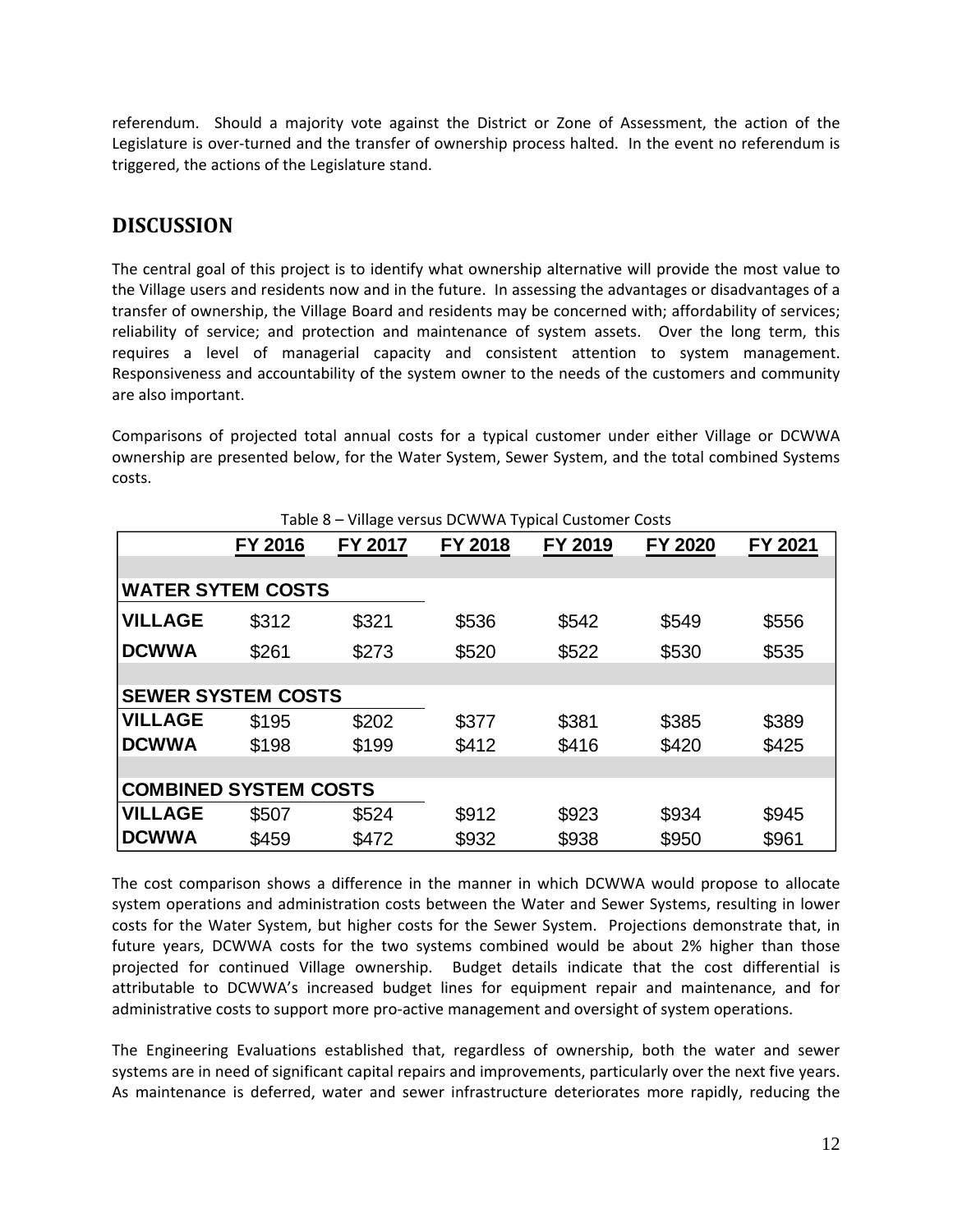service life and greatly increasing the cost of repairs, especially expensive emergency repairs. The ability to move the improvement projects forward in a timely manner, and to manage those projects effectively, will be critical both to the long term viability of the systems and service reliability, as well as cost impact on the customers.

Should the Village retain ownership of the Water and Wastewater Systems, it will need to assess and harness the necessary resources to address over \$5.3 million in system repairs, upgrades and capital improvements over the next five years; including application for grant and loan financing; procurement and oversight of engineering design professionals, coordination of permitting and approvals, and management of multiple construction contracts. As with many municipalities, the Village faces inherent obstacles in meeting the challenges of maintaining and upgrading its aging infrastructure. Challenges include the competing demands on the time and resources of local government officials and the lack of full time staff with the necessary technical knowledge and experience to manage large capital projects. With a typical life cycle of capital improvement projects having a two to four year timeframe, management of such projects is particularly challenging in light of the two‐year terms for key elected and appointed Village officials.

Village water and sewer customers are familiar with, and likely comfortable with, the level of service they receive from Village officials and staff. Particularly in a small, close knit community such as Tivoli, customers feel confident in their access to Village officials, and the responsiveness of those officials to their needs. Clearly an issue to be considered is the level of transparency, accountability and responsiveness that customers could expect from the DCWWA.

As a public entity, all meetings of the DCWWA Board of Directors are open to the public. Through the website www.DCWWA.org the public has access to annual drinking water quality reports; approved system rates; board meeting schedules, agendas and minutes; and emergency contact information. Via this website, customers and interested parties may receive timely advisories and alerts. Customer newsletters mailed with every utility billing statement contain 24/7 emergency contact information, updates on improvement projects, and reminders regarding the basic rights and responsibilities between the customer and service provider.

Annual draft system budgets and rates are prepared in early November, and made available to customer advisory committees, local elected officials and interested customers. Proposed rates are posted on the DCWWA website. A public hearing on the draft budgets and rates is held in mid‐November. Budgets and rates are approved by the Board at its December meeting. Final rates are distributed to all customers in the next bill mailing and posted on the DCWWA website.

DCWWA maintains sound fiscal management practices and controls in accordance with government accounting and other applicable standards and guidelines. Policies addressing Procurement, Accounting, Investment and Banking, and Property Disposal are annually reviewed and adopted by the DCWWA Board, and are available to the public. DCWWA is subject to an annual audit by an independent, certified accounting firm as well as audits by the Dutchess County and NYS Comptrollers.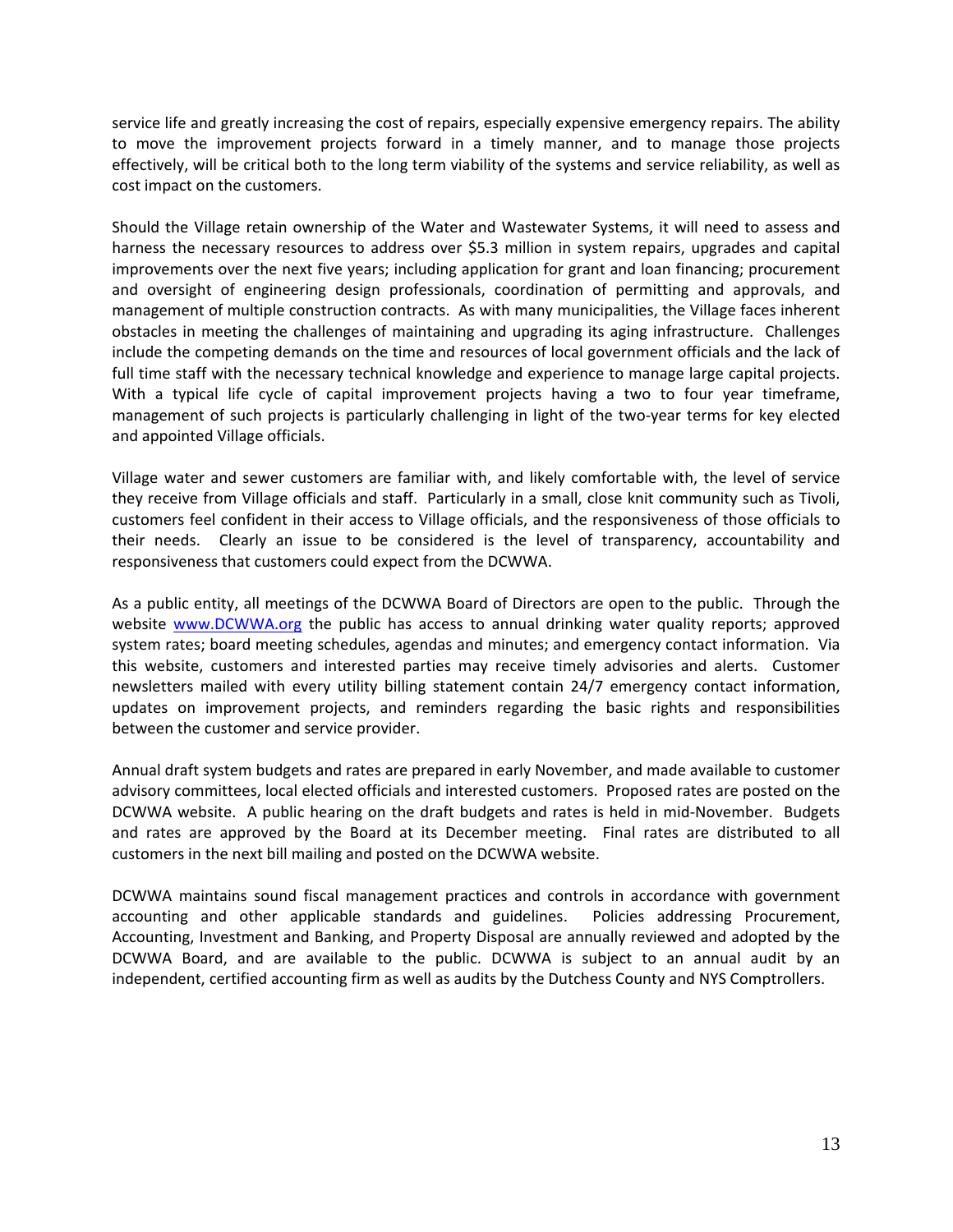### **Additional Considerations for the Village**

A transfer of system ownership could provide Village wide benefits as Village officials are relieved of the increasing complexities of operating and managing water and sewer systems and are thereby able to commit greater time and attention to core municipal functions.

In addition to the cost impacts on Water and Sewer System customer charges, the Village should consider potential financial implications on the Village as a whole. Per the Rodenhausen Chale legal memorandum, the Village's debt limit (based on full valuation reported for years 2011 through 2015) is \$8.58 million. Projected debt for water and sewer system improvements over the next five years (at \$5.2 million) equates to approximately 60% of the debt limit, while projected capital project debt over the next 10 years (\$6.5 million) equates to about 76% of the debt limit. This leaves little room for other Village capital debt for other infrastructure.

Currently, revenues from the Water and Sewer Systems support a portion of the staffing costs for the Village, including positions in both the Village Clerk's office and Department of Public Works. A change in ownership of the Water and Sewer System would require that the Village reassess staffing needs and revenue sources to cover staff expenses.

# **CONCLUSION AND RECOMMENDATIONS**

The Water System Evaluation and Sewer System Evaluation completed by Tighe & Bond have afforded the Village a clear, comprehensive picture of the current condition of its water and sewer infrastructure. The reports note that, collectively, an expenditure of just under \$90,000 is necessary to address critical assets in imminent danger of failure, or safety, security or other regulatory compliance issues. An investment of about \$5.2 million should be anticipated within a five year time frame to replace assets nearing the end of their useful life, with another \$2.9 million to be invested within the next twenty years to protect the long‐term viability of the systems.

The legal analysis prepared for the Village by Rodenhausen Chale LLP identified property boundary and ownership issues that should be resolved, as well as procedural requirements and approvals needed to accomplish a transfer of ownership. Importantly, the legal analysis identified no prohibition of, or significant impediment to, such a transfer of ownership.

Through this Report, DCWWA has detailed its plan of management and operations of the system should ownership be transferred. A comparison has been provided of customer costs anticipated under either DCWWA or Village ownership, projected over a five year time period.

Collectively, these three documents provide Village officials and residents key information to enable them to make a sound assessment of the potential implications of a decision to either retain or transfer ownership of the Water and Sewer Systems.

A recommended final step in the Tivoli Water and Sewer Transfer Feasibility Study project will be to present these reports in a public forum, so that Village officials will have the benefit of public comment as they develop their plan to move forward.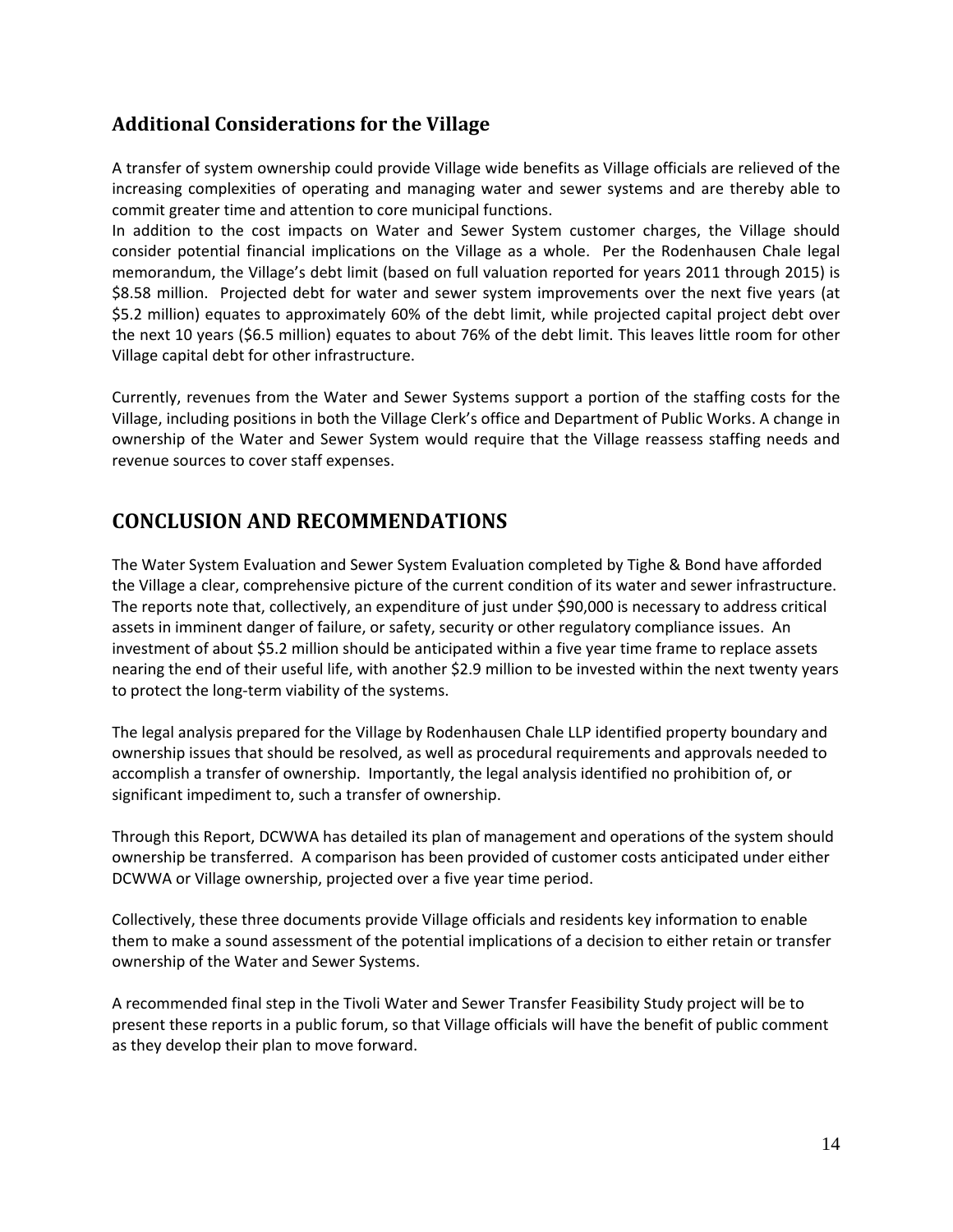# **APPENDICES**

Appendix A – Water and Sewer System Evaluation; Legal Considerations prepared by Rodenhausen Chale LLP, April 19, 2017

Appendix B – DCWWA Extended System Financial Projections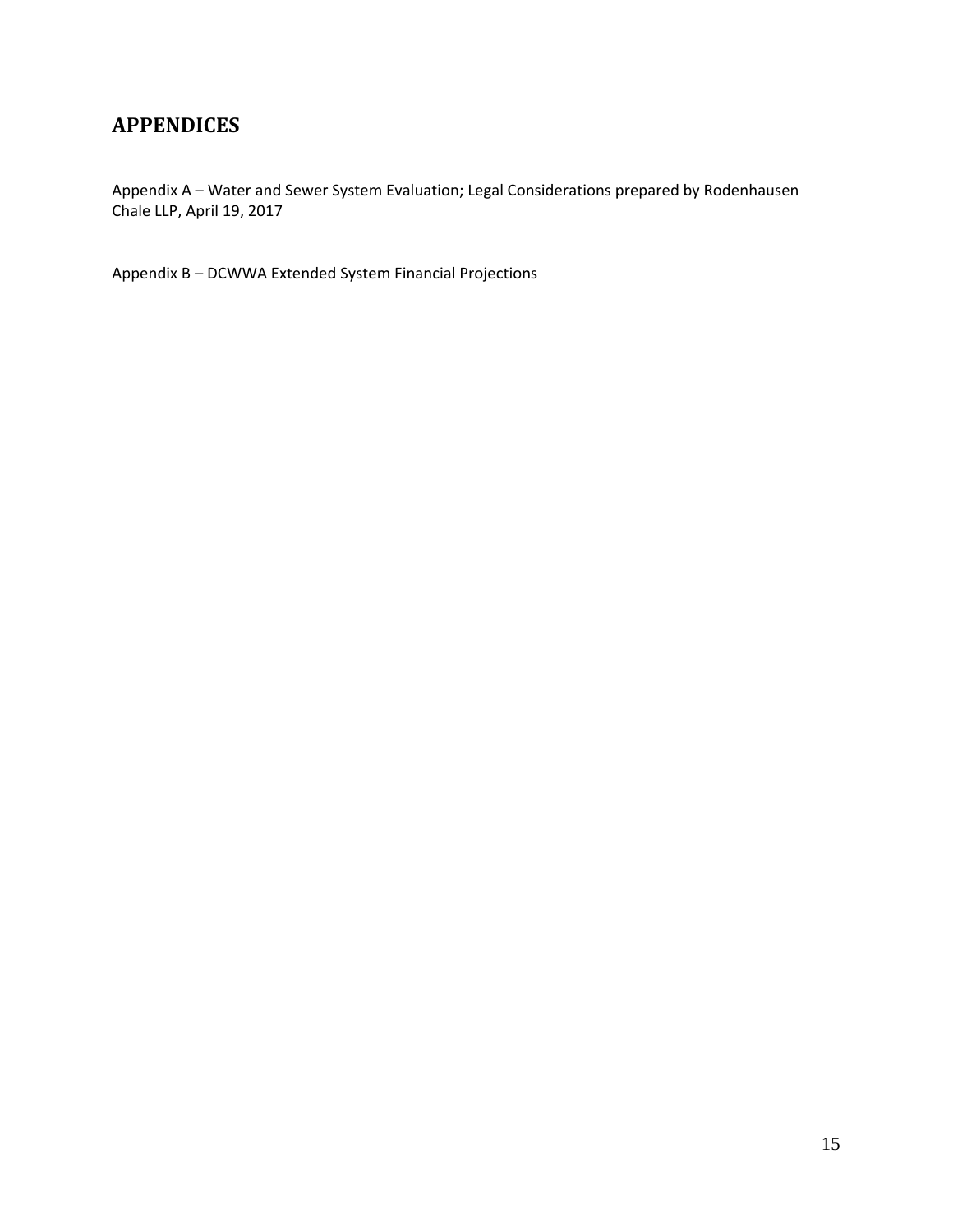# **APPENDIX A**

#### **Rodenhausen Chale LLP**

**Water and Sewer System Evaluation; Legal Considerations**

**April 19, 20171**

 $^1$  The memorandum is included without Exhibits. A full copy of the memorandum is available by request from the Village or DCWWA.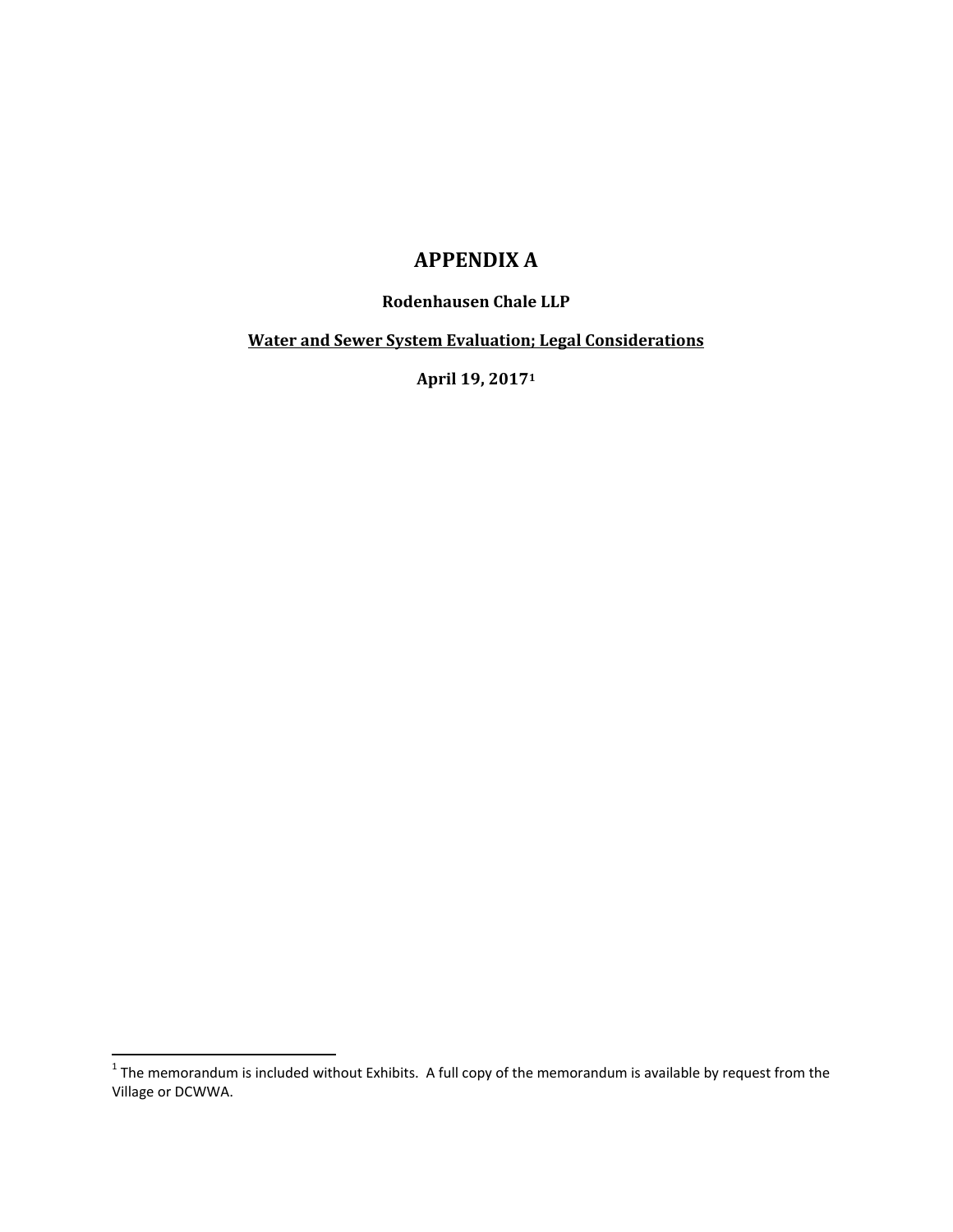# Law Offices of Rodenhausen Chale LLP

20 Spring Brook Park Rhinebeck, New York 12572

| TO:   | Mayor Joel Griffith and Board of Trustees of the Village of Tivoli |
|-------|--------------------------------------------------------------------|
| FROM: | Christine M. Chale                                                 |
| DATE: | April 19, 2017                                                     |
| RE:   | Water and Sewer System Evaluation; Legal Considerations            |
| CC:   | Bridget Barclay, DCWWA                                             |

You have asked us to review certain legal matters relating to the ongoing study of the Village's Water and Sewer System. We have reviewed a draft Water Facility Evaluation dated February 2017 prepared by T&B Engineering, P.C., and a draft Wastewater Facility Evaluation dated February 2017 prepared by T&B Engineering, P.C. We note that further review will be required following completion of survey and title work.

#### **A. Outstanding Bonds and Financing Plans**

The Village has no outstanding Bonds relating to its water or sewer system.

The Village previously approved a bond resolution dated April 13, 2013 for a water tower improvement project in the principal amount of \$93,000, but no obligations have been issued pursuant to such resolution as yet. A copy of the bond resolution is attached at **Exhibit A-1.**

A summary of outstanding debt provided by the Village Treasurer is attached for reference at **Exhibit A-2.**

The Village previously submitted a preliminary application for assistance from NYS Environmental Facilities Corporation with respect to the water system. NYC EFC's DWSRF Intended Use Plan for FY 2016-17 (October 2016) lists the following project for Tivoli on the Annual List: \$4,733,280 Upgrade Water Treatment Plant, New Ground Water Source, New Storage, Upgrade Pump Station, Upgrade Distribution System. A copy of such listing is attached at **Exhibit A-3.** The Village has not yet issued a bond resolution for the project(s) described in the DWSRF application.

The Village has submitted a preliminary application for assistance from NYS Environmental Facilities Corporation with respect to the sewer system. NYS EFC's CWSRF

> (845) 516-4323 ph (845) 516-4528 fax cchale@rodenhausenchale.com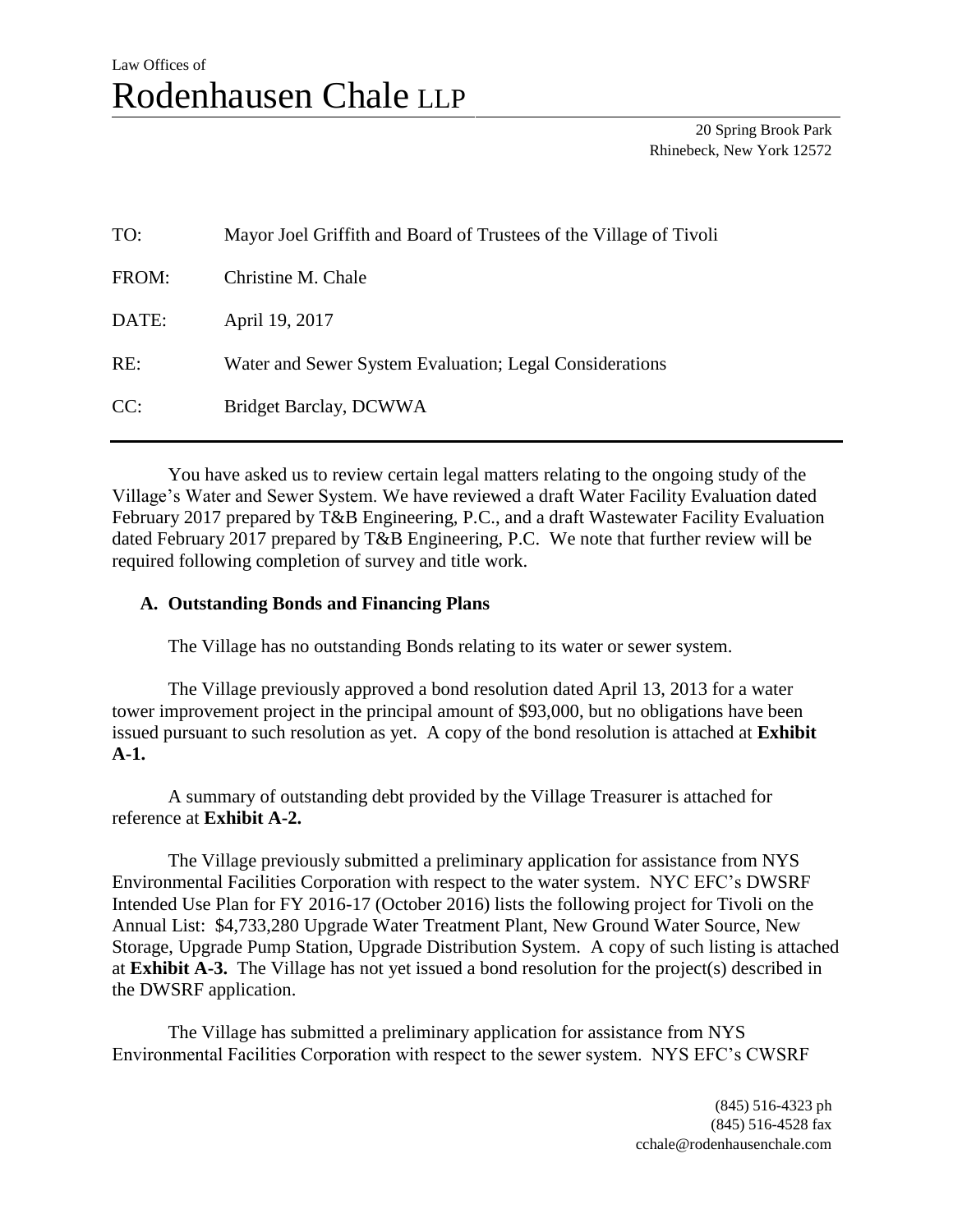RODENHAUSEN CHALE LLP Mayor Griffith and Board of Trustees April 19, 2017 Page 2

Intended Use Plan for FY 2017 list the following project for Tivoli on the Multi-Year List: \$1,861,000 I/I Correction, Pump Station Rehab, Sewer Rehab, Sewer Treatment Plant Rehab. A copy of such listing is attached at Exhibit A-3. The Village has not yet issued a bond resolution for the project(s) described in the CWSRF application.

The Village's debt limit is seven percent of average full valuation. According to the information filed with the NYS Comptroller, the full value reported for 2015 was \$120,861,569, \$121,391,438 for 2014, \$121,613,436 for 2013, \$122,289,295 for 2012, and \$126,989,251 for 2011, for an average of \$122,628,997, producing a debt limit of \$8,584,029.

The Village should engage an MSRB registered financial advisor to assist it in preparing and reviewing financial plans for either upgrading the existing water and sewer systems or conveying the systems to DCWWA.

#### **B. Well Deeds and Easements**

A title search will be required to identify all interests of record held by the Village and to confirm title in the Village. We are aware of the following deeds and easements on file with respect to the water system. Copies of the instruments are attached except as indicated:

1. Potts Well Site West; Deed from Claude Potts and Jennie Potts to the Village of Tivoli dated May 24, 1948, including a parcel 583 feet by 538 feet and 10 foot right of way from Route 9G, subject to concurrent use of the right of way. No buildings are permitted on the lot except for pump or well house.

Regarding the Potts Well Site West, we have had recent discussions with the Stickles and Potts family, owners of the area adjacent to the Potts Well Site West. The site was conveyed to the Village in fee by the Potts family, who owned the adjacent parcel surrounding the well site. The Village agreed in a separate unrecorded agreement dated May 24, 1948 that it would provide two water taps for the residents of the Potts Farm on adjacent parcel on the west side of 9G, one at the barn and one at the residence. The agreement provides that the owners of the adjacent parcel have the right to farm outside of a 150 foot perimeter of any well, provided that no manure or fertilizer may be used on the Village property and such farm use does not pollute or contaminate the wells and such farm use is allowed by health authorities. Copies of the Potts deeds and agreements are attached at **Exhibit B-1**.

A recent survey conducted by the Stickles family in connection with consideration of a Conservation Easement confirms that a farm improvement (storage barn) made by the Potts family on their farm and certain fencing is located within the boundary of the Village's well site area.

Potts Well Site East: Deed from Claude W. and Margaret Potts to the Village of Tivoli dated July 18, 1983, recorded September 19, 1983 at Book 1612 of Deeds at Page 221. The deed includes a right of access over existing farm roads and drives, permits the Potts family to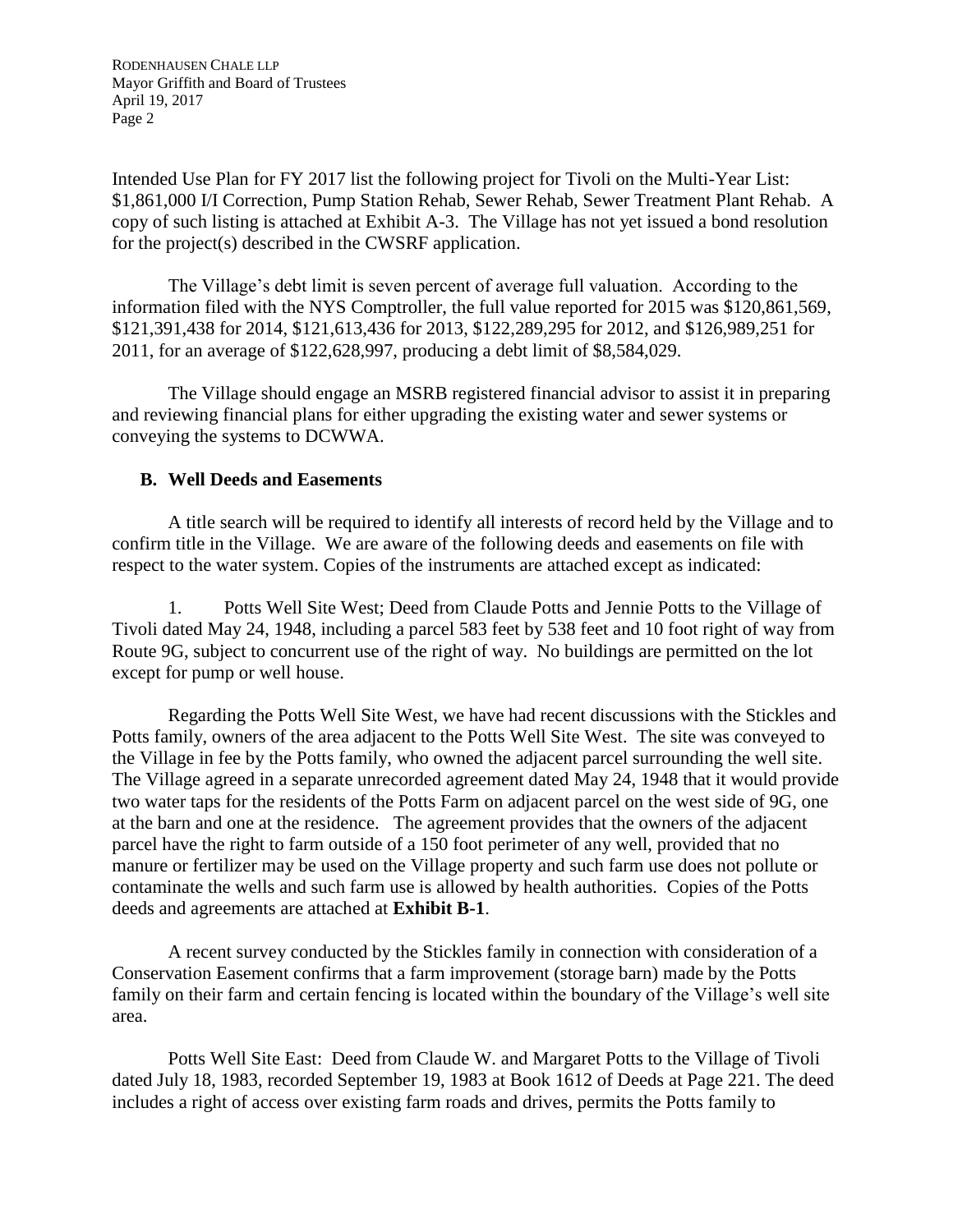continue to farm provided that the farm operations in no way interfere with the use of the wells and do not violate health codes or laws relating to public water supplies. Herbicides are prohibited within 200 feet of wells and insecticides are prohibited within 100 feet of the wells. Copies of the Potts East deeds are attached at **Exhibit B-2**. See also the KB Lands Easement referred to in item B.6. below. A recent survey conducted by the Stickles family in connection with consideration of a Conservation Easement shows that a fence has been erected across a portion of the Village's property.

2. McNight Well Site: [Liber 572 p. 168; Liber 654 p. 614; deeds to be retrieved.]

3. "Ballfield" Well Site: According to T&B's review of the tax map, the location of this well site appears to be on the Village's baseball field lot.

The Village obtained a deed from Tivoli Acres, Inc. to Village of Tivoli dated November 29, 1957, recorded December 6, 1957 in Liber 960 of Deeds at Page 122. This is adjacent to both the Tower Lot and the Village's baseball field lot ("Ball Lot"). The well site deed includes the following language "the foregoing parcel of land having a radius of 100 feet is intended for a well site, the center point being the said well." (The Village later entered into a boundary line agreement with respect to this parcel dated November 14, 2005 between the Village and David Mountan, recorded November 23, 2005 as Document No. 02 2005 1058). According to the Village's LWRP, the "Ballfield" well was drilled in 1957 adjacent to the elevated water tank to serve the Tivoli Acres subdivision.

This 0.43 acre Well site parcel is separate and distinct from the "Ball Lot" conveyed to the Village by Deed from The Leake and Watts Children's Home Incorporated dated January 10, 1952, filed March 4, 1952 in Liber 706 a page 594, for recreational purposes. A survey should be conducted to confirm the exact location of the actual well site as drilled and whether it is on the 0.43 acre well site lot as intended or whether it is wholly or partially on the "Ball Lot" parcel. If the location is on the Ball Lot parcel, we will need to further evaluate feasible conveyance options. If the location is on the 0.43 acre well site, the same considerations apply to this site as to the water tower site. Copies of the Well parcel deed and the Ball Lot deed are attached at **Exhibit B-3.**

4. Water Tower Site: Deed from The Trustees of the Leake and Watts Orphan House in the City of New York, dated August 21, 1946, and recorded on August 30, 1946 in the Dutchess County Clerk's Office in Book 646 of Deeds at Page 499, for the approximately 1.19 acre parcel on which the Water Tower is located. According the deed, this parcel was apparently originally conveyed in 1938, but the original deed was lost and a replacement deed delivered and recorded in 1946. According to the Village's LWRP, the original Village water system was installed in 1938 to 1940 as a WPA project.

The Water Tower Site was acquired for the purpose of installing the Village's water tower. In comparison, the adjacent "Ball Lot" was acquired for the purpose of recreation according to the express terms of the deed. The Village installed a ballfield, and later a pavilion,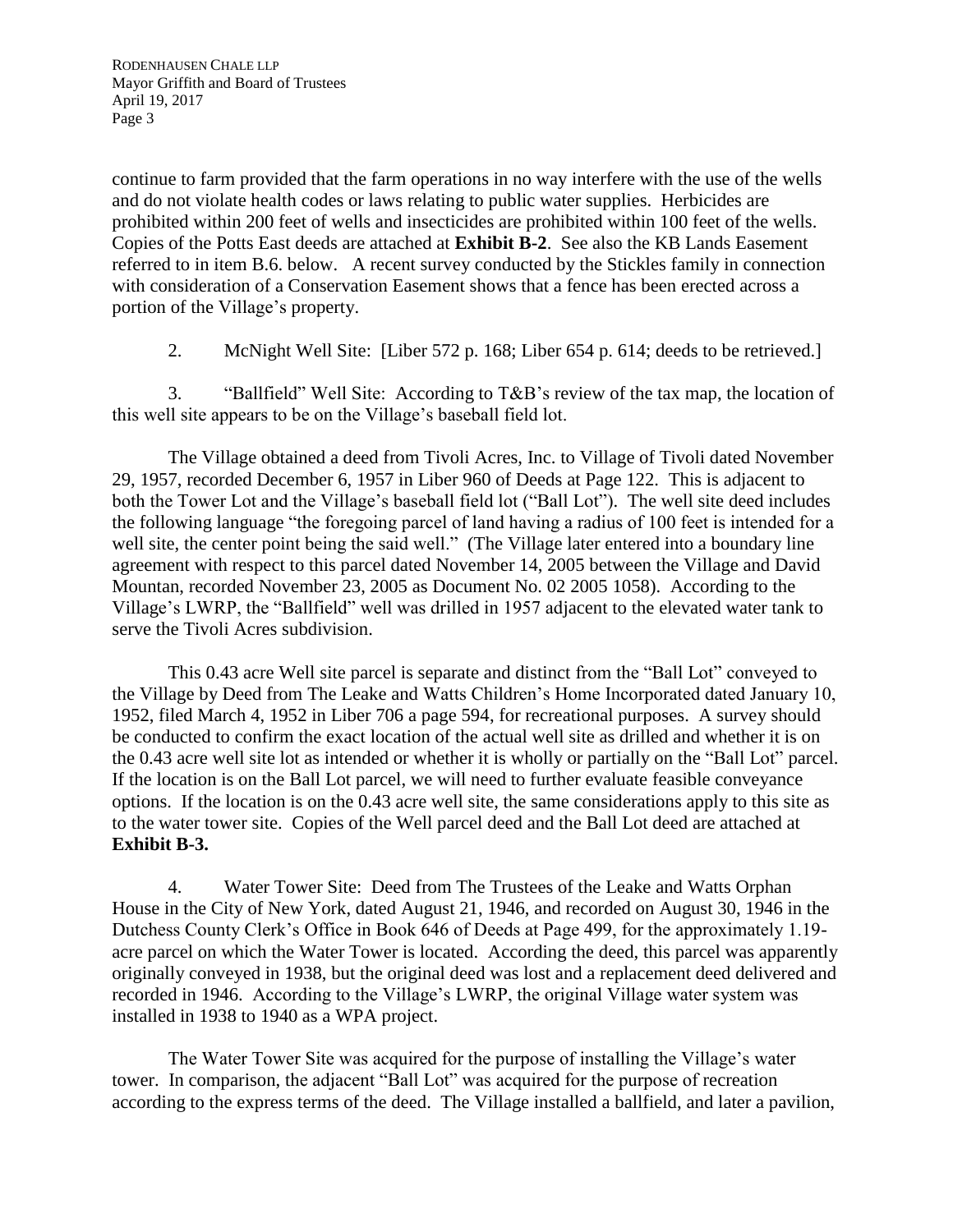RODENHAUSEN CHALE LLP Mayor Griffith and Board of Trustees April 19, 2017 Page 4

restrooms and play equipment on the Ball Lot. No formal dedication has been made of the Water Tower site for park purposes and in fact it has been continuously in use as part of the Village's water system infrastructure since acquisition. The green space surrounding the water tower and well has been in recent years used concurrently for recreational purposes as part of the Village's Memorial Park, including a portion of the basketball court, a community garden and a skate ramp as well as informal areas for T-ball. While the Village should be able to convey an interest in the Water Tower in order to provide for continued public water supply and storage use, it may be in the Village's interest to convey a lease and/or easement rather than fee to the parcel. Given the current use of the surrounding greenspace, it would be prudent to consult with the Office of Parks regarding any potential disposition involving the Water Tower Lot and the adjacent well. A copy of the Water Tower Lot deed is attached at **Exhibit B-4.**

5. Woodmarc Well Site; Trezza Lease: Lease between Albert R. Trezza and Gloria A. Trezza dated March 20, 2002, recorded January 17, 2012 as Document No. 02 2012 197, as amended by an Amendment to Lease Agreement dated January 18, 2012, recorded January 23, 2012 as Document No. 02 2012 305, assigned by Albert R. Trezza and Gloria A. Trezza.

The Village entered into an easement dated May 14, 2004 with KB Lands, Inc. recorded July 22, 2004 as Document No. 02 2004 7407, pursuant to which KB Lands granted a 25 foot easement for ingress and egress and utility lines to the Woodmarc and Potts East well sites. The easement further included a 200 foot wellhead protection area.

Following the execution of the water lease, the Trezzas executed a Conservation Easement with US Department of the Interior, Dutchess Land Conservancy, and the Town of Red Hook, recorded January 25, 2012 as Document No. 02 2012 353. Among other things, this easement restricts certain use of the property surrounding the wellsite. Section 2.8 reserves the right to provide for existing and future wells in accordance with the Trezza lease.

Copies of the Woodmarc Well lease and easements are attached at **Exhibit B-5.**

#### **C. Sewer Deeds and Easements**

According to the Village's comprehensive plan, the Village's central sewer system was built circa 1938 to 1940 with federal funding assistance, and the sewage treatment facility was replaced in 1971.

A title search will be required to identify all interests of record held by the Village and to confirm title in the Village. We are aware of the following deeds and easements on file with respect to its sewer system.

1. Sewer Treatment Plant Site [Liber 1721 page 556 and Liber 566 page 195 to be retrieved]. A title search should be conducted to identify relevant access easements.

2. Pump Station Site [Liber 956 page 162 to be retrieved]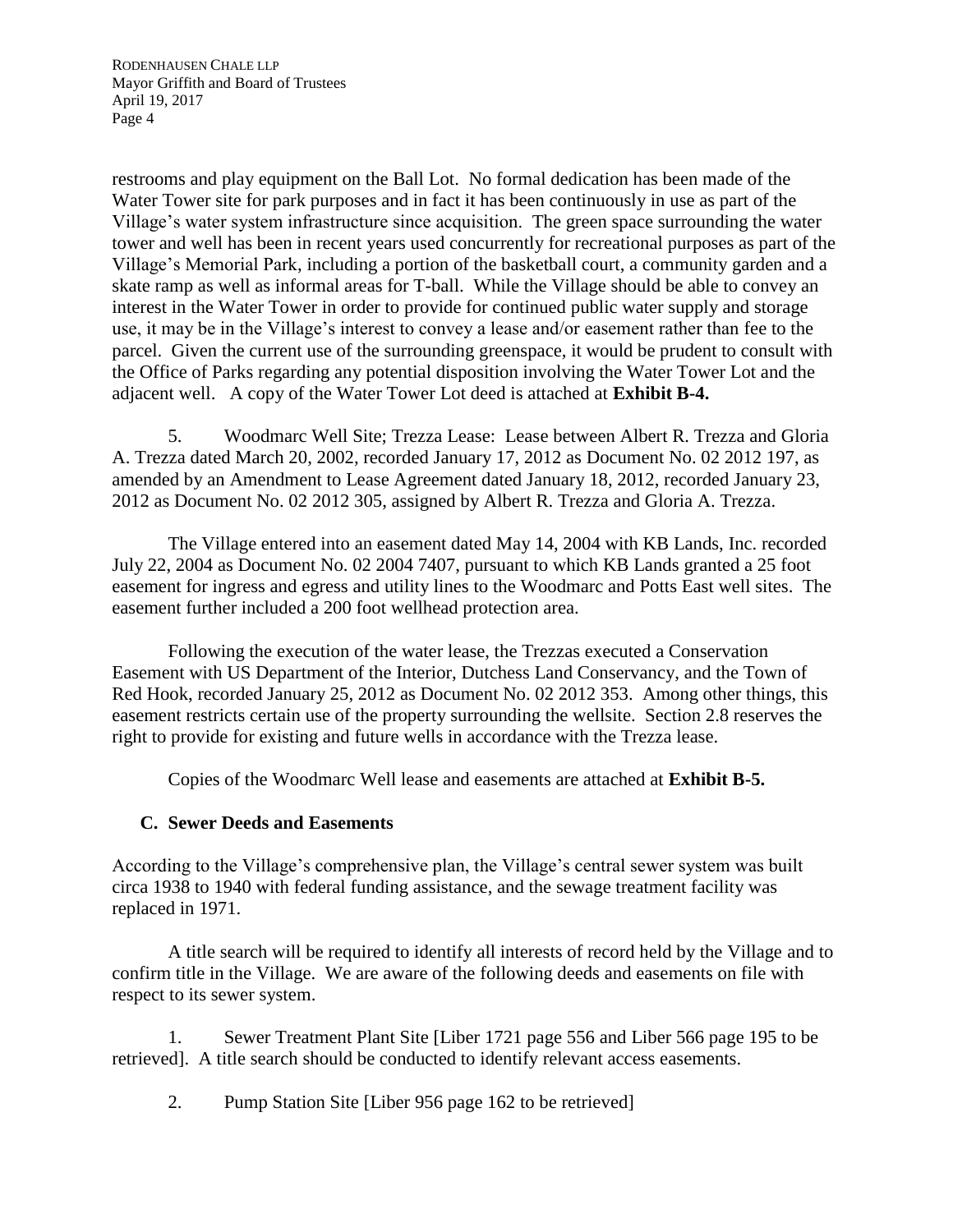3. Sewer Easements: Copies of sewer line easements along the rear properties on the east side of Montgomery are attached to the T&B study. Such easements should be surveyed and reviewed in connection with any proposed transfer.

#### **D. Intermunicipal Agreements for Water and Sewer Systems**

At this time the Village has no current intermunicipal agreements relating to its water and sewer systems, aside from the agreement with the County for the current study underway.

#### **E. Outside User Agreements**

1. The Village has approved outside user agreements for certain water services located outside the Village where such users are adjacent to existing Village water lines. A form of the standard outside use agreement is attached at **Exhibit E-1**, although we note that this form has only been in use since 2004 and is not on file for earlier service connections. The Village has indicated that there are currently 9 outside water users. There are no existing Town districts for such users.

2. As a condition to the Trezza lease (see **Exhibit B-5**), certain residential occupants of the Trezza property are entitled to water under certain circumstances. At this time, the water superintendent has advised that the Trezzas are still using the existing residence well and have not requested access to the Village water supply. Pursuant to the Conservation Easement January 25, 2012 as Document No. 02 2012 353, further development on the Trezza parcel is restricted. See **Exhibit B-5**.

3. As a condition to the Potts Well West deed, residential occupants of the adjacent parcel west of Rt. 9G are entitled to certain water use. See **Exhibit B-1**.

4. The Village has indicated that there are currently 8 outside sewer users. There are no existing Town districts for any such users.

#### **F. Rates and Charges**

1. Water Rates: The Village establishes water rates from time to time by resolution pursuant to Chapter 220, Section 220-12 of the Village Code. The current rate schedule attached at **Exhibit F-1** was approved by Resolution No. 3a of 2011 dated May 11, 2011.

2. Sewer Rates: The Village establishes sewer rates from time to time by resolution pursuant to Chapter 177, Article XII, Sections 177-144 to 177-157. The current rate schedule attached at **Exhibit F-1** was approved by Resolution No. 3a of 2011 dated May 11, 2011.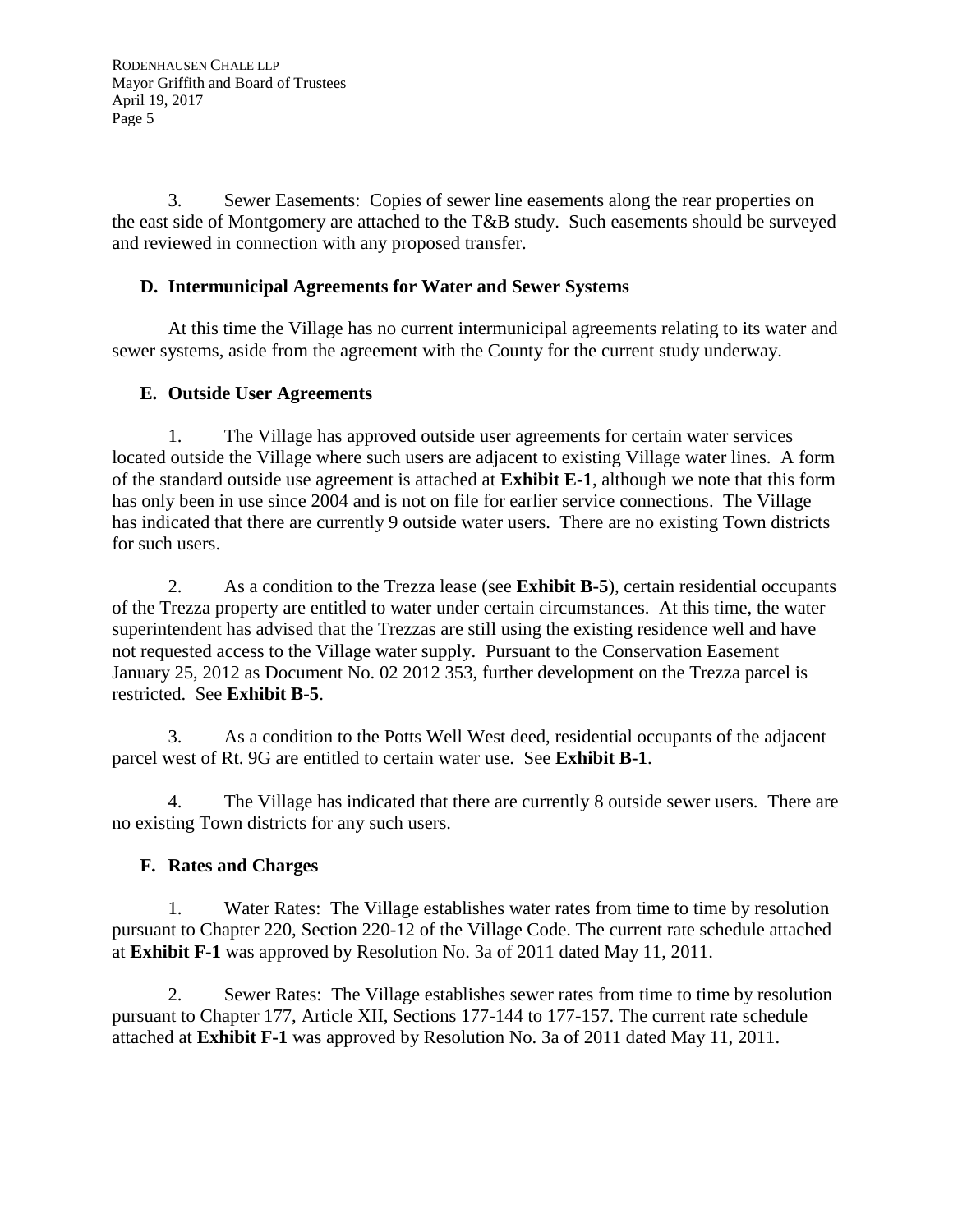3. Pretreatment: The Village Code requires pretreatment and authorizes certain surcharges and additional charges for certain types of users. According to the Clerk's records there are no users currently being surcharged.

4. No Districts: Both the water and sewer system are operated as Village-wide systems, rather than on the basis of special assessments or benefit districts.

### **G. Local Approvals**

The T&B study includes an investigation of the current condition of the water and sewer systems and a study of the possible conveyance of the systems to DCWWA. We understand that the Village is studying options at this time and has not determined whether to proceed with further investigation of conveyance or with further evaluation of required improvements to and potential financing for its water and sewer system. We note the following for information regarding review under SEQR.

SEQR review for the Village's approval of a transfer agreement would be classified as Type I, because substantially all of the area of the Village is located within an historic district. SEQR review would be required with respect to the construction of new improvements regardless of whether they are constructed by the Village or by DCWWA. Any such review must include findings as to consistency with the Village's Local Waterfront Revitalization Plan. In addition to preparing an Environmental Assessment Form, a Coastal Assessment Form is required.

Because approval for transfer of the existing systems would be required from NYS DEC, NYS DOH, and DCDOH, and because financing may be sought from NYSEFC, such parties should be included as involved agencies. In addition, if the plan for transfer is conditioned on construction of certain system improvements, consideration should be given to including those improvements in SEQR review. Such improvements could also require local site plan and applicable zoning approvals unless the Village determined to proceed under a Monroe review.

===================================================================== This memorandum has been prepared for the Village of Tivoli for the purpose of preliminary review of water and sewer conditions. This letter is not intended to create and does not create an attorney-client relationship with the DCWWA. No opinion is expressed regarding title to any lands or improvements.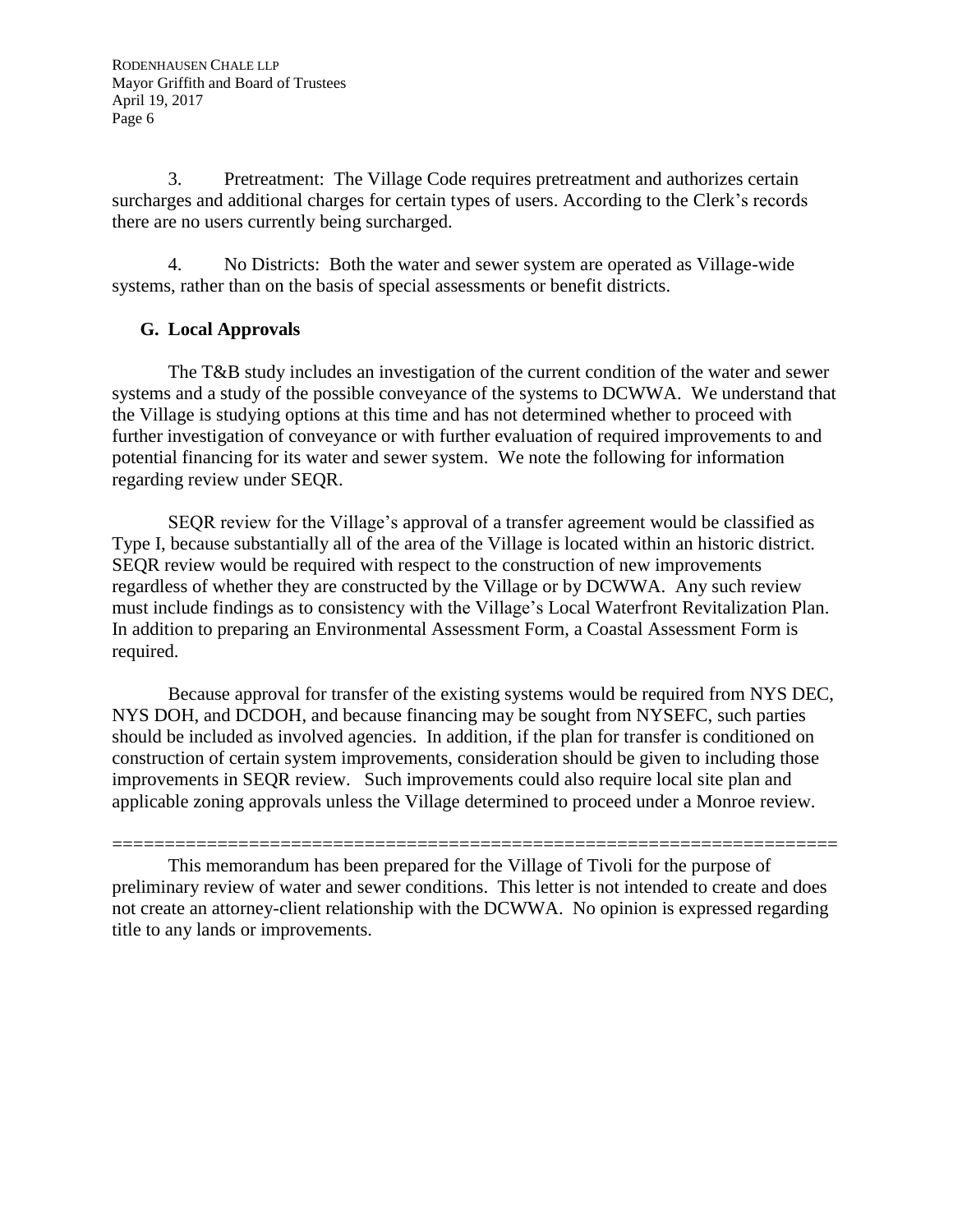# **APPENDIX B**

**Dutchess County Water and Wastewater Authority**

**Extended System Financial Projections**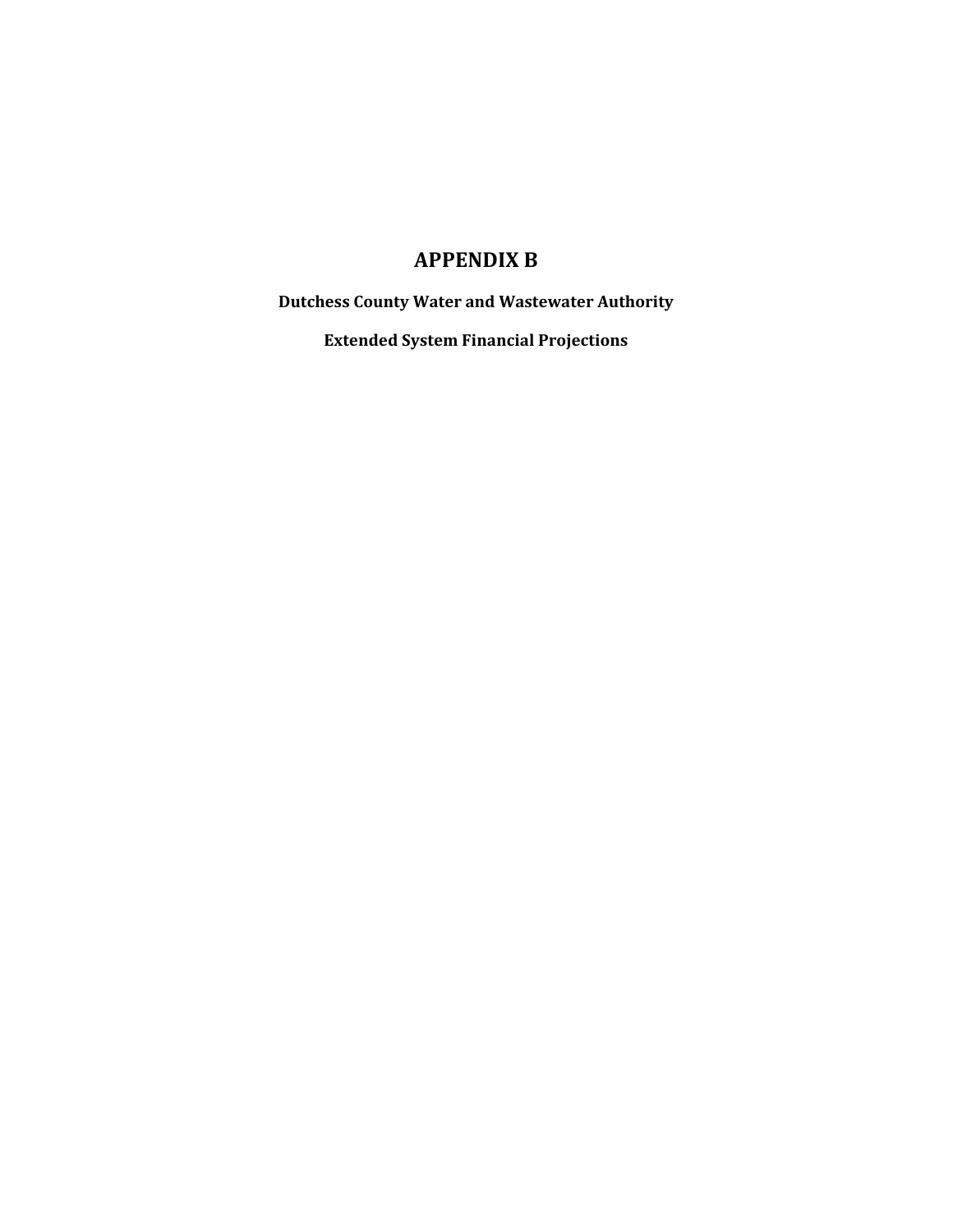### **DCWWA EXTENDED WATER SYSTEM FINANCIAL PROJECTIONS**

|                               | FY 2016        | FY 2016      | FY 2017       | FY 2018       | FY 2019       | FY 2020       | FY 2021       | FY 2022           | FY 2027        |
|-------------------------------|----------------|--------------|---------------|---------------|---------------|---------------|---------------|-------------------|----------------|
|                               | <b>VILLAGE</b> | <b>DCWWA</b> | <b>YEAR 1</b> | <b>YEAR 2</b> | <b>YEAR 3</b> | <b>YEAR 4</b> | <b>YEAR 5</b> | YEAR <sub>6</sub> | <b>YEAR 11</b> |
| <b>Beginning Fund Balance</b> | 139,172        | 139,172      | 139,172       | 90,172        | 79,713        | 69,255        | 58,796        | 48,400            | 48,400         |
| <b>Annual Expenses</b>        | 207,525        | 184,393      | 241,340       | 340,856       | 344,280       | 347,773       | 351,335       | 382,392           | 438,056        |
| Utilities/Fuel                | 16,264         | 20,302       | 20,708        | 21,122        | 21,545        | 21,976        | 22,415        | 22,864            | 25,243         |
| Operations (*)                |                | 71,804       | 73,240        | 74,705        | 76,199        | 77,723        | 79,277        | 80,863            | 89,279         |
| Equip. Repair/Maint.          | 10,771         | 16,700       | 17,030        | 17,367        | 17,710        | 18,060        | 18,417        | 18,782            | 20,716         |
| Purification/Monitoring       | 3,406          | 8,337        | 8,500         | 8,667         | 8,836         | 9,010         | 9,187         | 9,367             | 10,324         |
| Administration(*)             | 117,760        | 38,145       | 43,527        | 52,610        | 53,366        | 54,137        | 54,923        | 58,105            | 65,518         |
| Legal/Engineering             |                | 750          | 750           | 750           | 750           | 750           | 750           | 750               | 750            |
| Insurance                     | 7,347          | 7,350        | 7,497         | 7,647         | 7,800         | 7,956         | 8,115         | 8,277             | 9,139          |
| Contingency                   | 35,178         | 4,206        | 4,288         | 4,372         | 4,458         | 4,545         | 4,635         | 2,363             | 2,604          |
| <b>Property Lease</b>         | 16,800         | 16,800       | 16,800        | 16,800        | 16,800        | 16,800        | 16,800        | 16,800            | 16,800         |
| Capital Repair/Imprvmnt       |                |              | 49,000        |               |               |               |               |                   |                |
| <b>Annual Debt Service</b>    |                |              |               | 136,816       | 136,816       | 136,816       | 136,816       | 164,222           | 197,683        |
| <b>Annual Revenues</b>        | 207,525        | 184,393      | 241,340       | 340,856       | 344,280       | 347,773       | 351,335       | 382,392           | 438,056        |
| <b>Water Sales</b>            | 207,525        | 183,893      | 191,830       | 193,061       | 196,475       | 199,957       | 203,509       | 217,607           | 239,752        |
| Penalties & Other             |                | 500          | 510           | 520           | 531           | 541           | 552           | 563               | 622            |
| <b>Property Tax</b>           |                |              |               | 136,816       | 136,816       | 136,816       | 136,816       | 164,222           | 197,683        |
| Transfer from Fund Balano     |                |              | 49,000        | 10,459        | 10,459        | 10,459        | 10,459        | 0                 | 0              |
| <b>Ending Fund Balance</b>    | 139,172        | 139,172      | 90,172        | 79,713        | 69,255        | 58,796        | 48,337        | 48,400            | 48,400         |